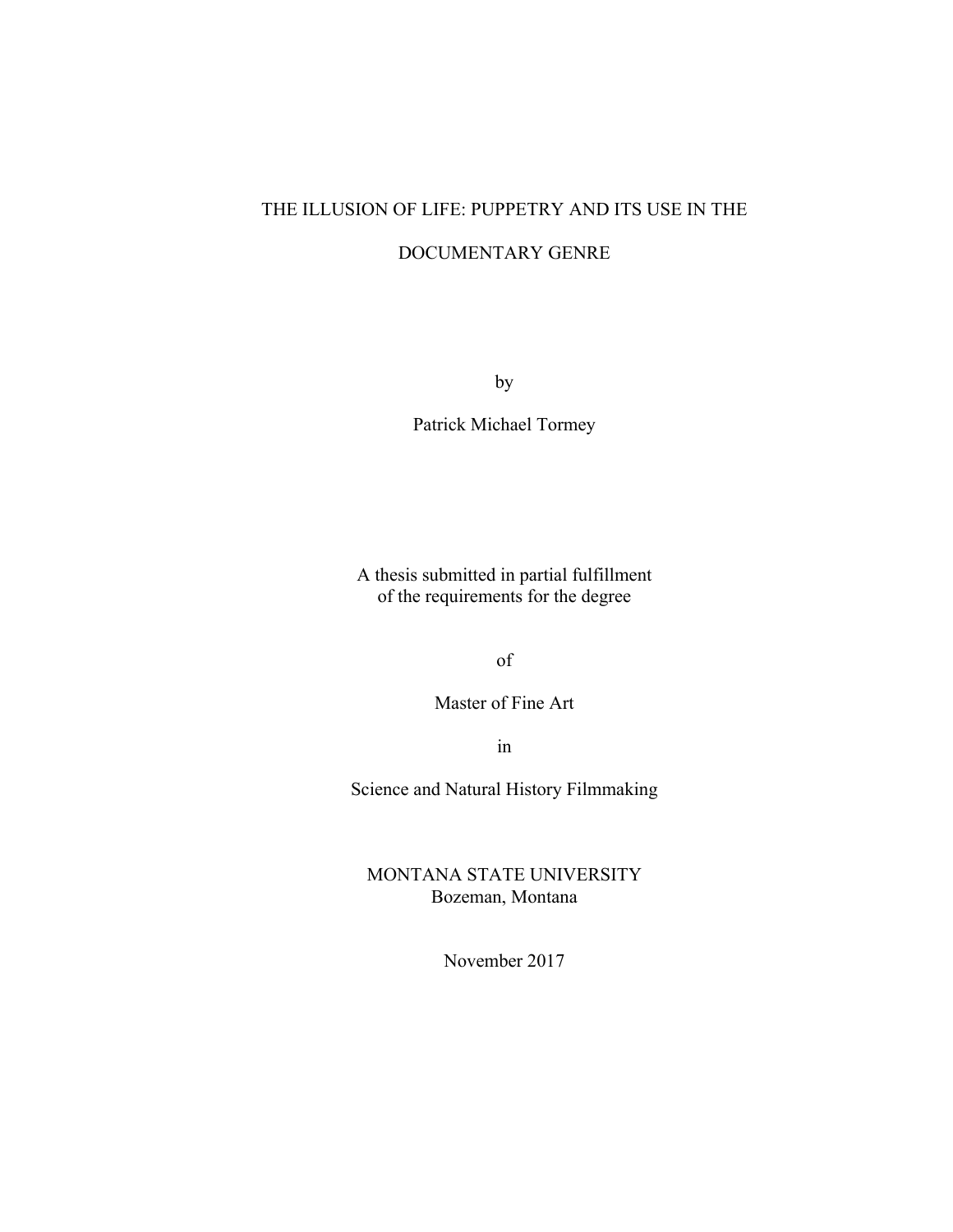## ©COPYRIGHT

by

Patrick Michael Tormey

2017

All Rights Reserved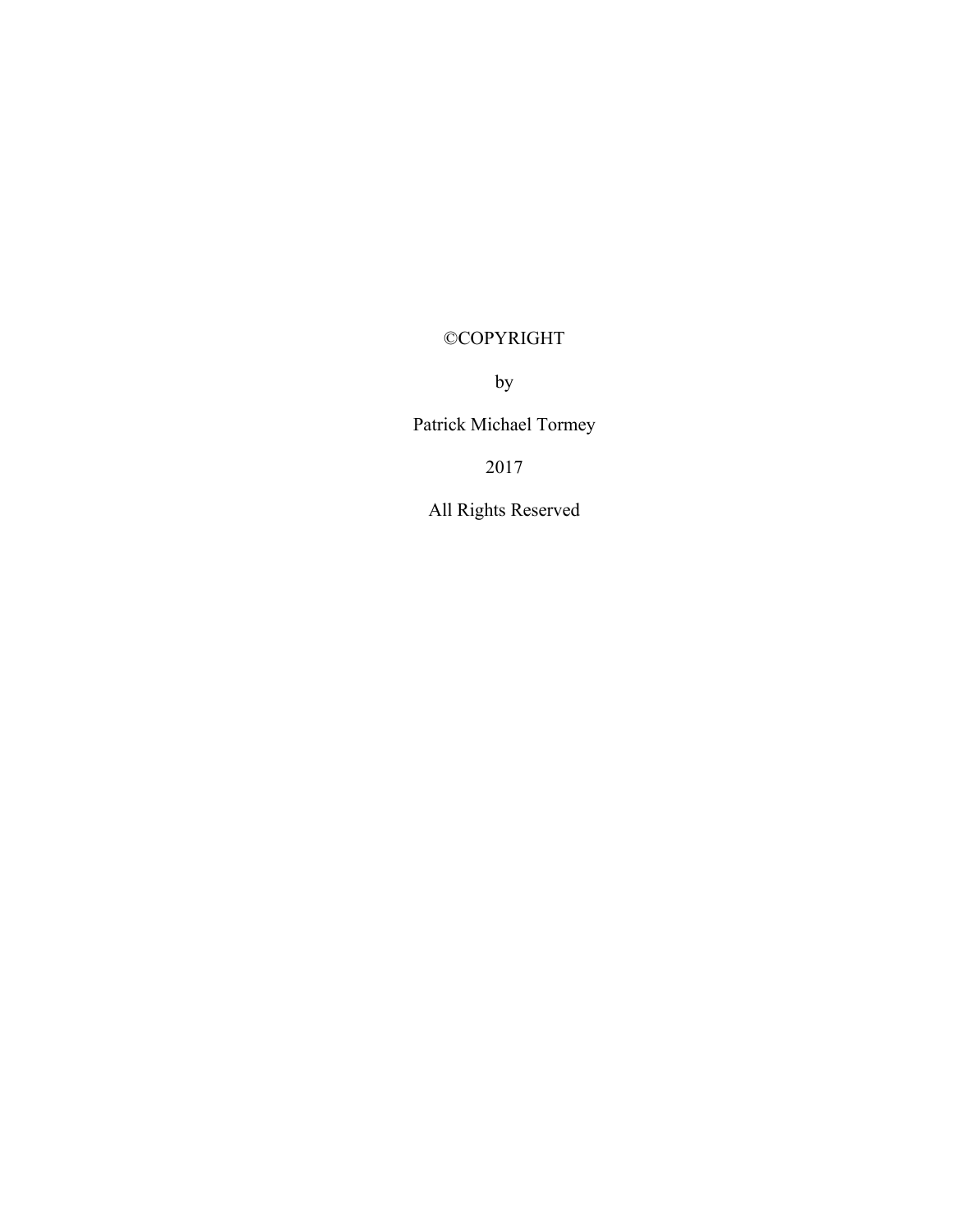### TABLE OF CONTENTS

| 2. POSTMODERNISM AND ITS EFFECTS ON THE |  |
|-----------------------------------------|--|
|                                         |  |
|                                         |  |
|                                         |  |
|                                         |  |
|                                         |  |
|                                         |  |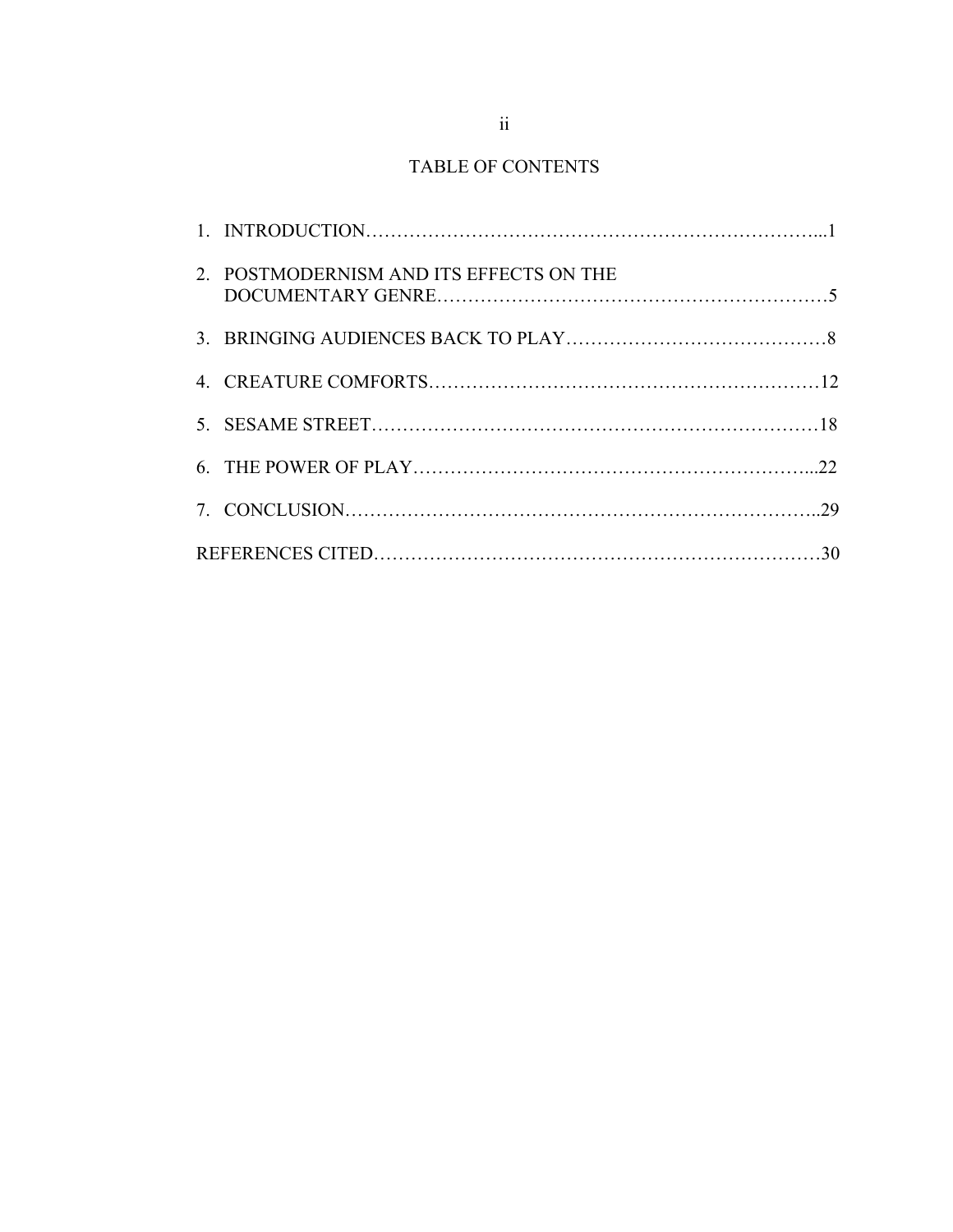#### ABSTRACT

Sports and puppetry are two forms of entertainment that use nonverbal communication to capture our imagination, bring tears of sadness and joy, and have evolved alongside human culture for thousands of years. With the shifting attitudes among modern audiences towards documentaries claim to present truth, puppetry an artistic medium that celebrates the subjectivity of documentaries and provides a fresh way to engage with a film. In this paper, I examine two well-known examples of motion pictures that feature puppets: *Creature Comforts* and *Sesame Street.* Puppetry gives filmmakers a unique opportunity to illuminate complex subjects in an understandable way, harness and take advantage of the humor and subtext within a story, and is an innovated way to represent reality in the documentary genre. My film, *The Power of Play*, is meant to engage audiences through the playful presence of puppets, and highlight why humans love watching other people play to the degree sports fandom has become in modern times. Puppetry and sports seem to have always been part of human culture, so we should take the time to enjoy, understand and celebrate their unique power and presence in the world.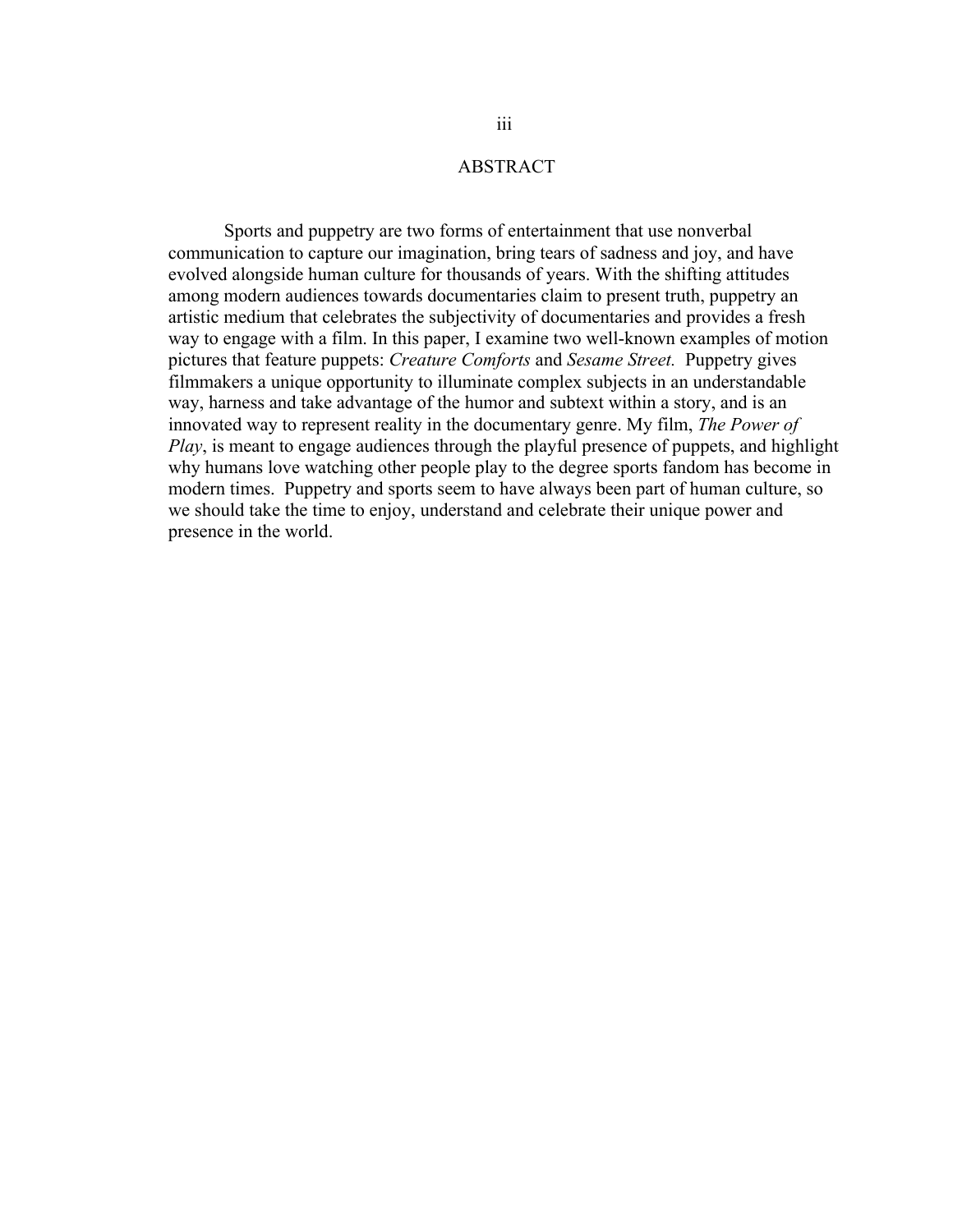#### INTRODUCTION

"The part of us that finds life in objects is an aspect of the child's imagination and instinct that is later hidden or sometimes let go of in adulthood. Puppets awaken that part of us. They bring a part of us back to play."

— Kenneth Gross

The art of puppetry has been a part of human history for thousands of years. It has taken many forms such as the popular Muppet characters, the fierce Tyrannosaurus Rex in *Jurassic Park*, and Java's shadowy *Wayang Kulit* where wooden figures are performed behind a lit cloth as shadows (Edwards 1). Some are used to illuminate stories and entertain crowds whiles others teach lessons and reenact rituals. However, what they all share is their unique ability to reflect humanity in a neutral manner that can engage an audience of any age. This is the true power of puppetry. They can discuss complex subjects or tell heart-wrenching stories from new perspectives that are only limited by the imagination of the storytellers and the audience alike. Puppets can bridge the gap between cultural, religious, political, social, or racial boundaries. They have had a lasting and positive impact on humanity around the world from grand theatrical performances, children's therapy, college classrooms, and in film and television productions. However, there is one genre of film and television that has not seen an adequate amount of puppetry: Documentaries. Most non-fiction films attempt to objectively present new information or perspectives, and tell compelling stories. Whether or not objectivity is possible in film, however, is a contested topic. Puppetry has an ability to tap into the audience's subconscious and bridge psychological barriers. This paper will discuss its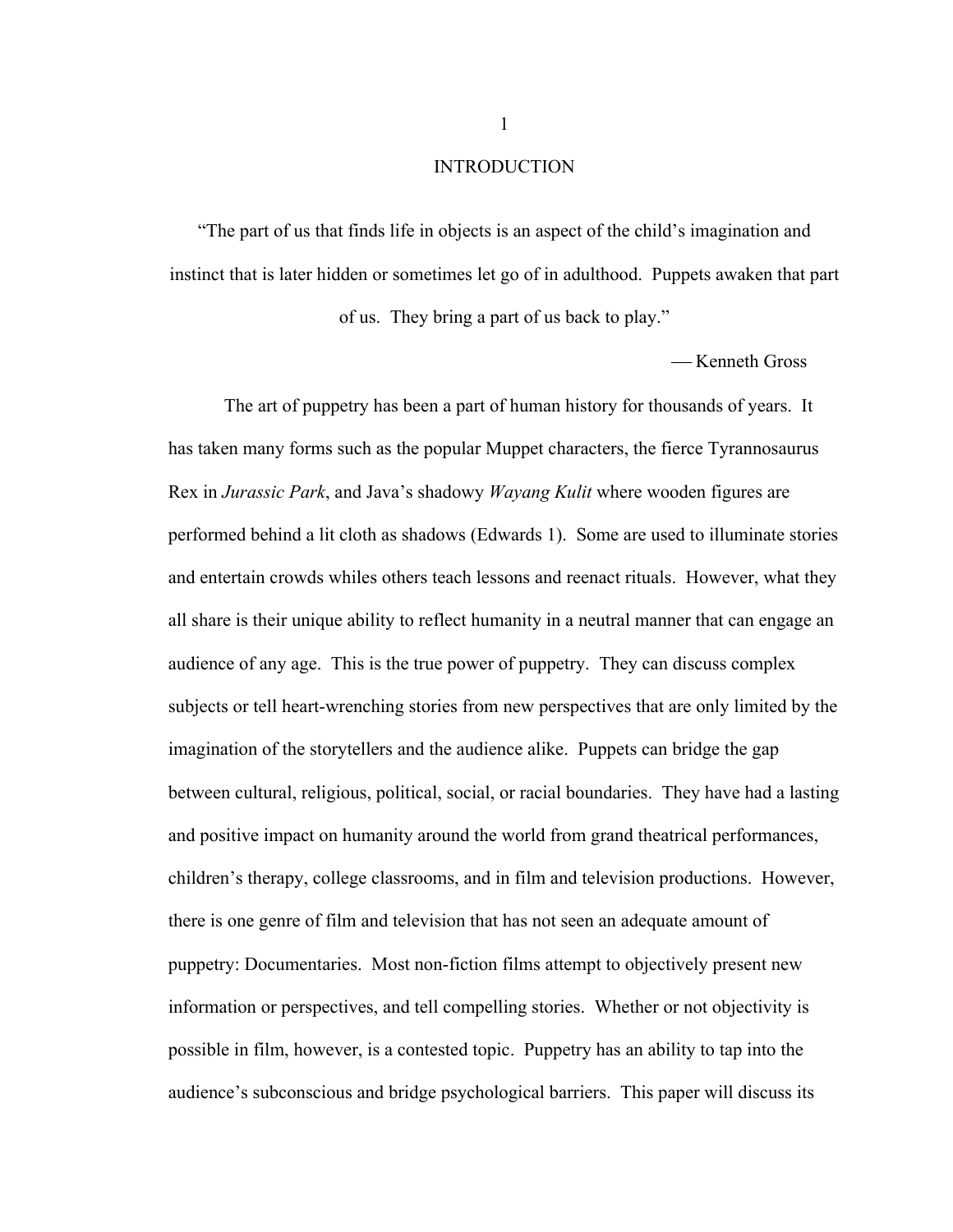unique impact in more detail by examining major film and television productions such as *Creature Comforts* and *Sesame Street,* its groundbreaking application in college classrooms, and the unique way I chose to incorporate it into my short film "The Power of Play"*.*

When I discuss puppetry, I am referring to an inanimate object brought to life. This can range from the mechanical shark in the film *Jaws* to a simple sock puppet with googly eyes attached to it. I am considering stop-motion animation to be a form of puppetry as well. Some critics believe this style has distanced itself from its more traditional form that took place in real time in front of an audience. Stop-motion surely has taken puppetry to an entirely new level, but at its core, it is bringing a physical inanimate object to life through a different creative approach. I believe puppetry also encompasses some of the elements of what is generally considered animation. Examples of these forms include hand drawn films such as Disney's *Pinocchio,* 3D animation such as Pixar's *Toy Story,* or the new developments of motion capture animation from films such as *Avatar* and *Rise of the Planet of the Apes.* While some of these styles have been successfully used in documentaries, they will not be included in my discussion of the contribution puppetry has made to the genre. The key characteristic that separates the animation styles I just mentioned from puppetry is the physical presence of the character on screen. Elmo from *Sesame Street* or Wallace from the *Wallace and Gromit* series are simply three-dimensional cloth or plasticine objects brought to life, and do not change form during the post production process. The motion capture technique seen in the main character Caesar in *Rise of the Planet of the Apes* uses the movements of a physical actor

 $\mathfrak{D}$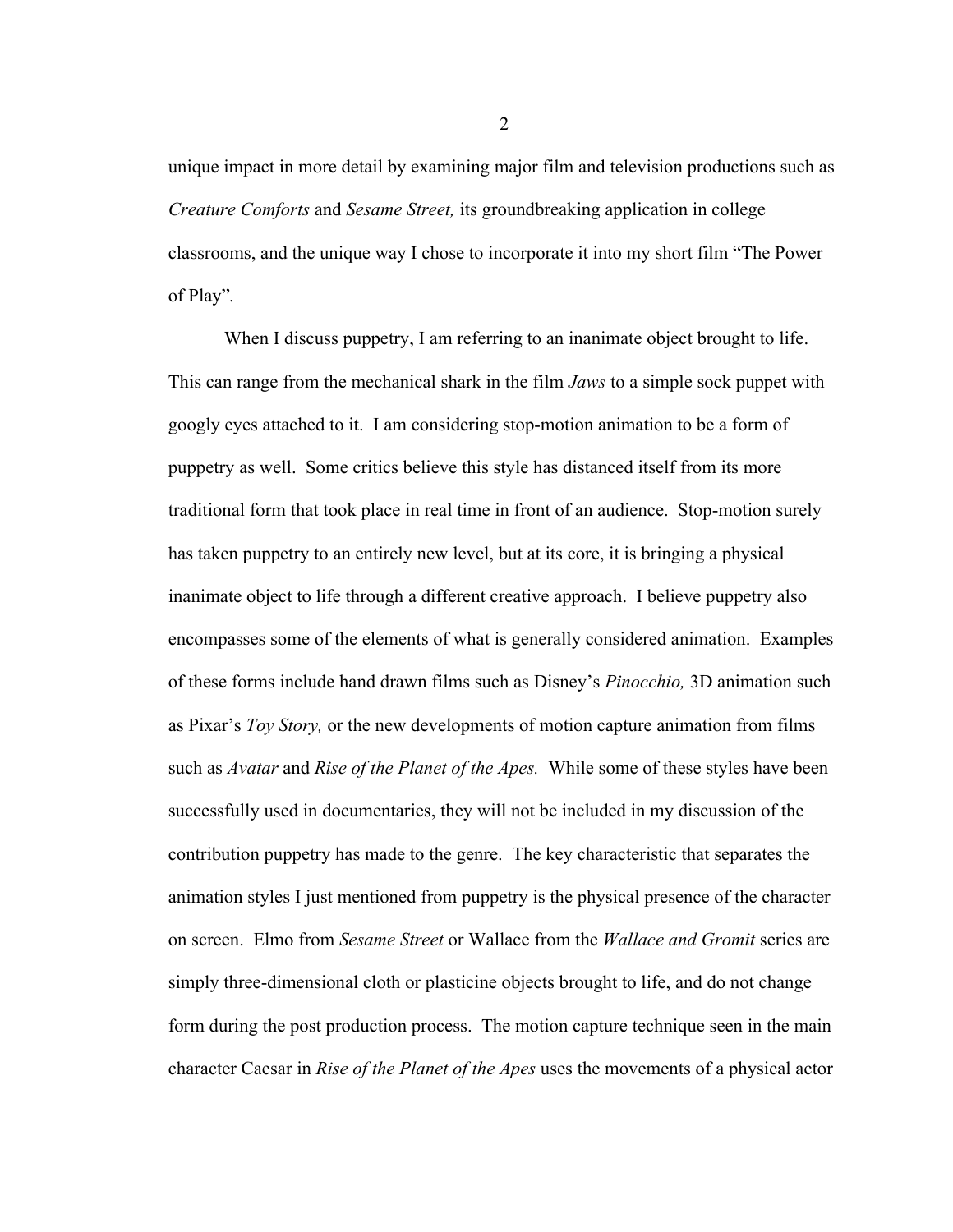to achieve more fluid body movements, but what the audience sees on screen is vastly different from what is originally captured on camera. Due to its similarities to all forms of animation, I am considering the use of puppetry in nonfiction film to be a form of animated documentary.

Puppets are also effective because they are perceived as neutral and approachable, which can be hard to achieve if the audience sees a human being speaking on screen. Scott Cutler Shershow in his book "Puppets in 'Popular' Culture" uses theatrical semiotics to make this claim. "Inside the bounds of the theatrical experience, the puppet offered itself up for analysis as a "pure" signifier free from the excess signifying content of the human actor's biological and psychological life" (Shershow 213). There is a distance that is placed upon human characters on screen regardless of how relatable their story may be to your own. Puppet characters can tell the same story, but can connect with the audience in a different way. Adult audiences know that the puppet they are watching is not a living being, but an inanimate object brought to life. However, their personality, body movements, and words reflect what it is like to be a human. Viewers are then able to see a reflection of themselves with greater ease. "This theoretical privileging of the puppet as "pure sign" reveals an obvious affinity with the postmodernist distrust of the human actor's "intrusive" personality…" (214). The puppet's pureness allows for it to remain universal and open for the audience's interpretation. While Shershow is discussing fictional theatrical performances, I believe the basis for his claims can relate to the changing trends in documentary film in the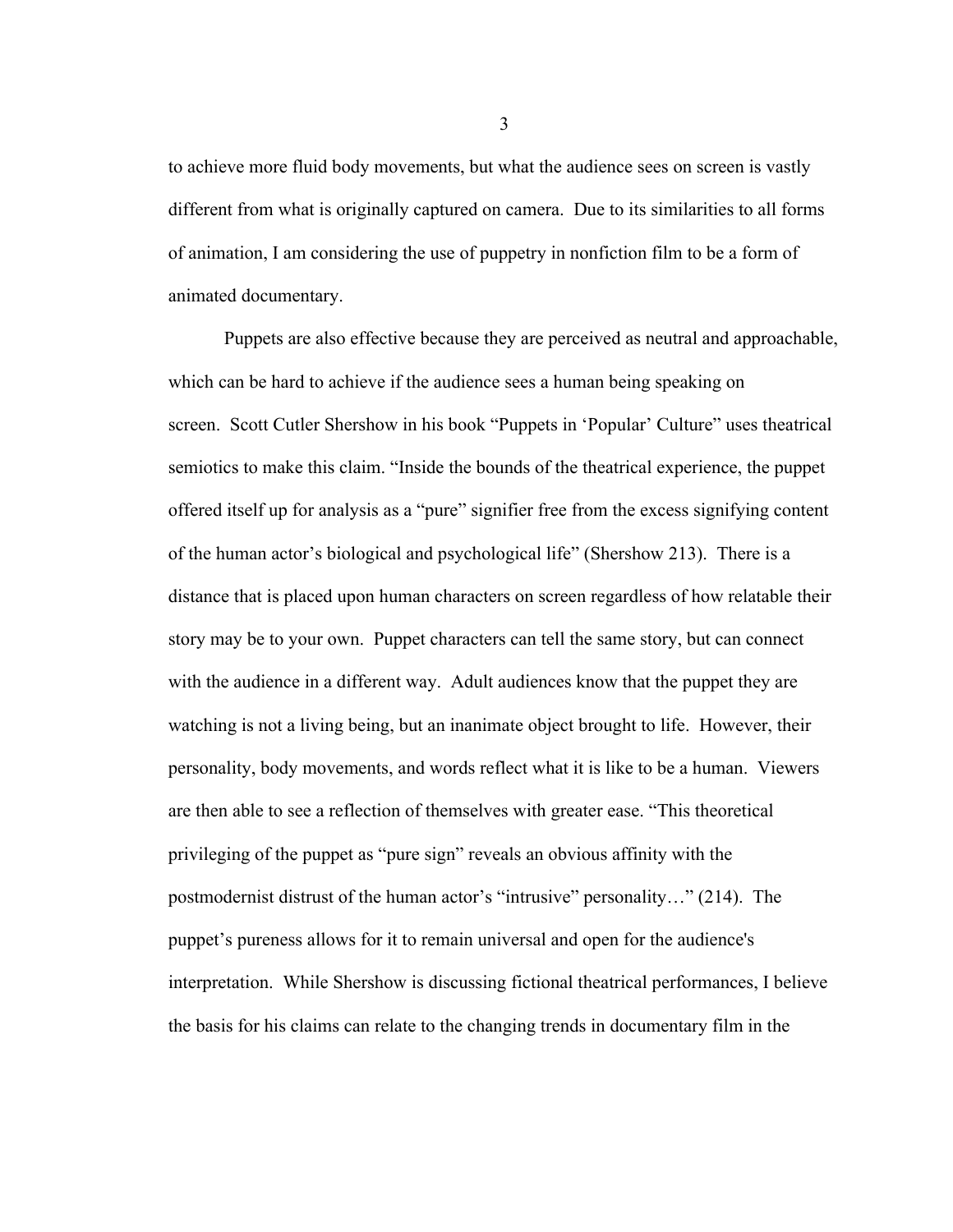postmodernist era, and how puppetry can be used to adapt, entertain, and resonate with those changing audiences.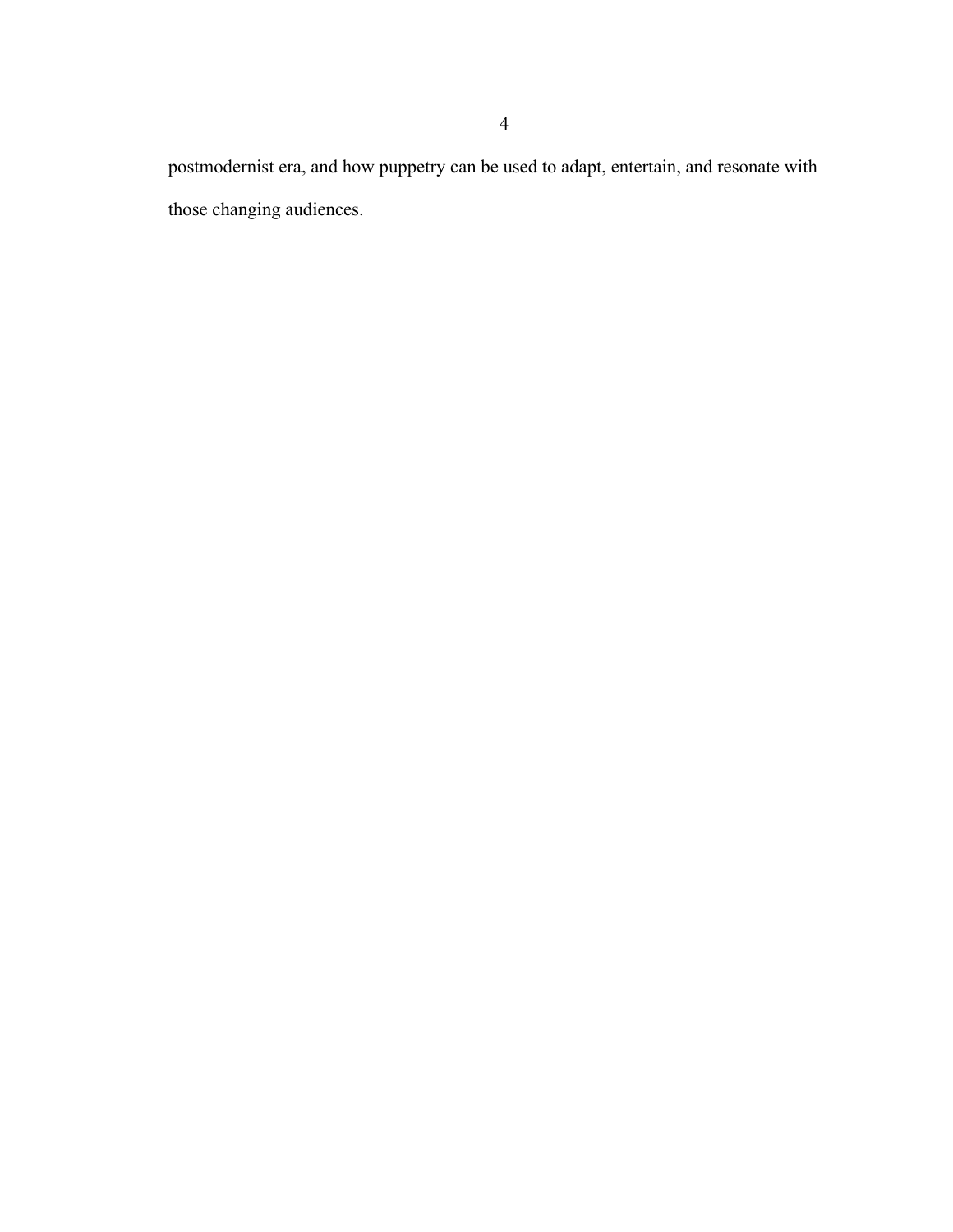#### POSTMODERNISM AND ITS EFFECTS ON THE DOCUMENTARY GENRE

John Greison, a pioneering documentary filmmaker who coined the term "documentary," defined it as the 'creative treatment of actuality' (Eitzen 82). This definition has taken root in the postmodernist movement that has caused an epistemological shift in how audiences are watching documentary film and television. This movement is challenging the authenticity of documentaries, making it more difficult, if possible at all, for filmmakers to objectively represent reality. "Now the audience is deciding what is and isn't interesting. They're becoming more demanding about what belongs on the stage, they're more up for experimentation" (Everett 1). Puppeteers have taken advantage of this movement by embracing the creative freedom that comes with bringing an inanimate object to life. Instead of trying to let the image speak for itself, puppetry allows the audience to focus on the representation of the content and reasoning behind the image.

Many maintain the understanding that photographs have the ability to accurately represent reality. However, this idea has become a topic of debate and discussion amongst filmmakers, critics, and audience members. Jessica Hann, in her graduate thesis "A Case for the Animated Documentary," believes that "reality is a construct, a mixing of the real with our own situated knowledge, concomitantly defined by our societal and personal biases" (Hann 7). The postmodernist movement has adopted this line of thinking and marks an epistemological shift in how audiences view information presented to them on screen. It is now understood that non-fiction films are never transparent, but come with the biases of the filmmaker and the individual members in the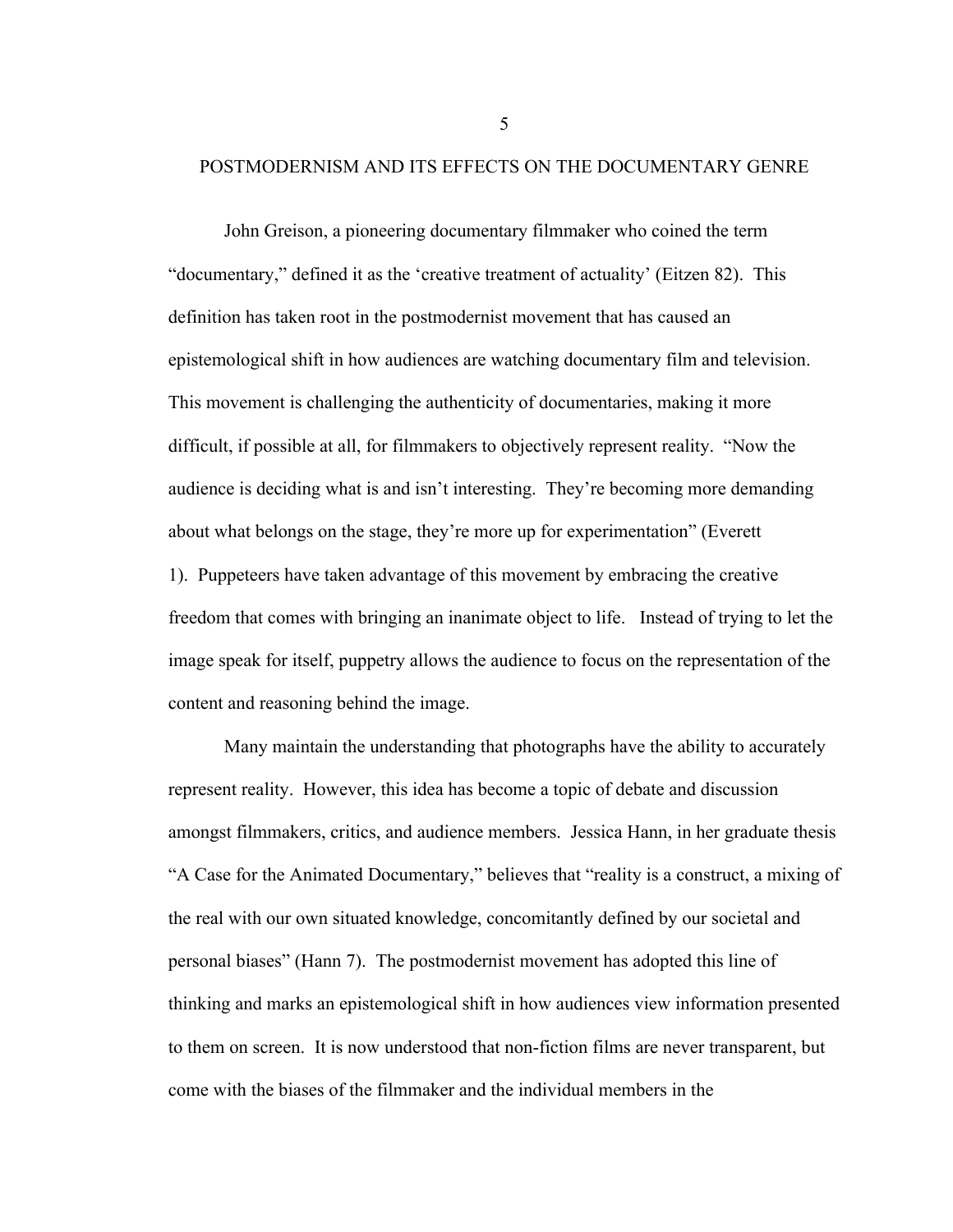audience. Lucia Ricciardelli claims in her book chapter, *The Impact of Digital Technology on Documentary Filmmaking*, "it is this unprecedented ease of manipulating photographic images via computer and computer software that has undermined once and for all the indexical quality of photographs" (Ricciardelli 11). The recent developments in digital photographic technology, such as color correction software, have perhaps undermined live-action non-fiction film's claim to objectively represent visual reality. The post-production workflow has become a major, and significant, part of the filmmaking process. These days, filmmakers can acquire audio software that provides tools such as parametric equalizers that gives them control over the audio signal's frequency content. Color correction tools allow editors to quickly alter the colors, shadows, and highlights within the picture to fix errors or create a specific visual mood for the scene. These can drastically change the way the film is seen and heard, and thus, the way audiences experience the scene is augmented. The new wave of photographic and audio technologies, however, may help audiences accept puppetry into the mainstream documentary genre.

 Sybil DelGaudio, in her article "If Truth be told, can 'toons tell it? Documentary and Animation," states that animated documentaries are "ultimately re-emphasizing what every filmmaker knows: that every representation, however imbued with documentary significance, remains a fabrication" (DelGaudio 197). Animated documentaries cannot claim to represent reality visually, but can broaden an audience's perspective. Documentary filmmakers need to think beyond what is in front of the camera, and look deeper into what the images truly represent. "It is no longer pertinent to question whether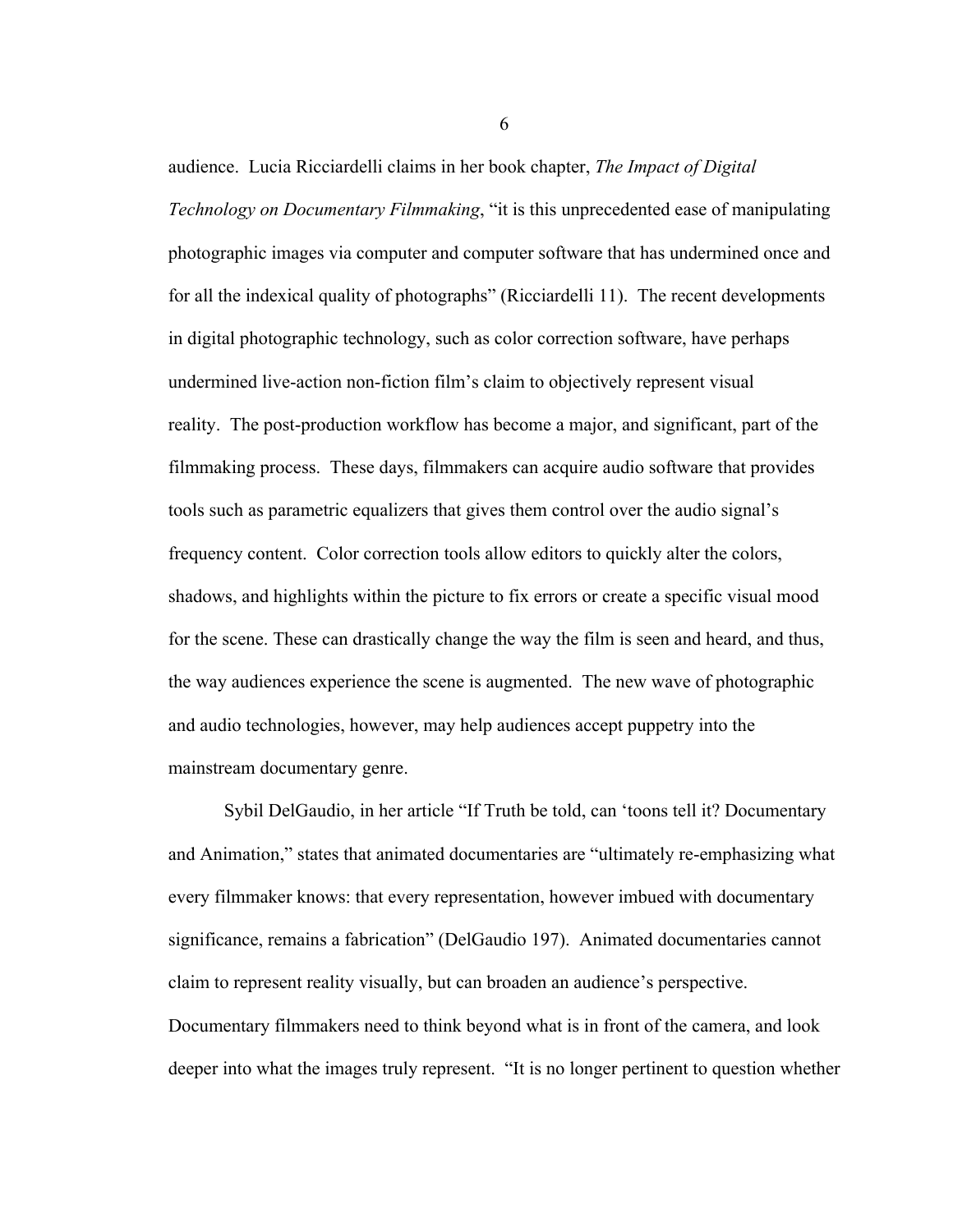or not conventional documentary and animated documentary can represent reality. Instead, I believe it is more interesting to ask what aspects of reality are being conveyed, and how that is being done" (Roe 23).

The new skepticism of today's audiences creates new challenges for filmmakers to overcome when crafting a story for their audience. This is especially true for science and natural history films because they often times want to present accurate information in a way that is understandable to a general audience. Many of these documentaries choose a more passive approach by showing an expert on the subject rattle off a bunch of statistics and opinions that ultimately allows little for the audience to do but sit quietly and listen. "Many do not find it easy to learn from hearing information, but prefer to learn through involvement and active engagement of their senses" (Pearce and Hardiman 439). Puppetry is one way to make the subject of the film more memorable, attracting attention and stimulating engagement among people who might otherwise ignore the same material presented in a different way.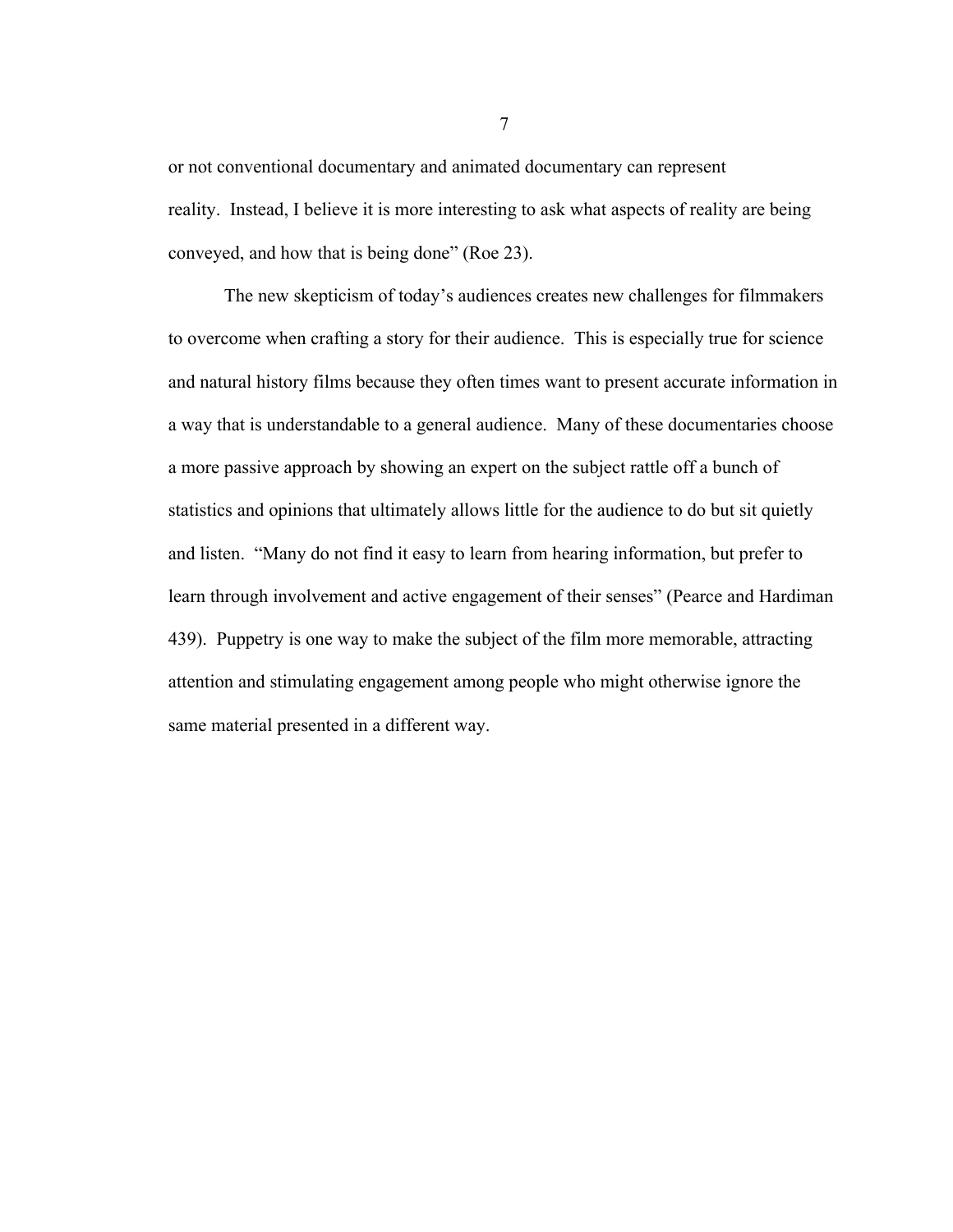BRINGING AUDIENCES BACK TO PLAY

Creating a film that engages and entertains an audience is a goal for any documentary filmmaker. Whether the point of the film is to teach viewers about the migratory patterns of great white sharks or inform them about health and conservation topics such as irresponsible oil fracking or rampant shark finning, filmmakers have been trying to craft films that resonate with a wide audience. Slow motion, time-lapse photography, camera stabilizers and mood intensifying music have all been used to bring stories to life. There is no universal way to effectively communicate to every individual, but there is one way that is commonly overlooked. That is the communicative power of play. Puppetry can be used as a tool to break down the barriers common documentary films perhaps inadvertently present, and reignite the playful side of the audience's' mind.

The article "Puppet Language: The Science of Communicative Play" discusses the effect puppets have on the learning process. The puppet-human dynamic is an evolutionary behavior unique to human play that attracts, harnesses, and mirrors the forces of consciousness inherent in brain processes (Pearce and Hardiman 439). Play is a fundamental activity that people engage in more often at a young age, but can still be enjoyed later in life. In an evolutionary sense, play is a wellspring of learning (2). Humans are always learning new skills, different techniques, or new environments. Documentaries are a common form of communication that adults engage in to learn, stay informed, or be entertained. Using puppets in documentaries can attract the more playful side of the audience, and tap into this underappreciated form of communication. "Speaking this language, a teacher can personally transform common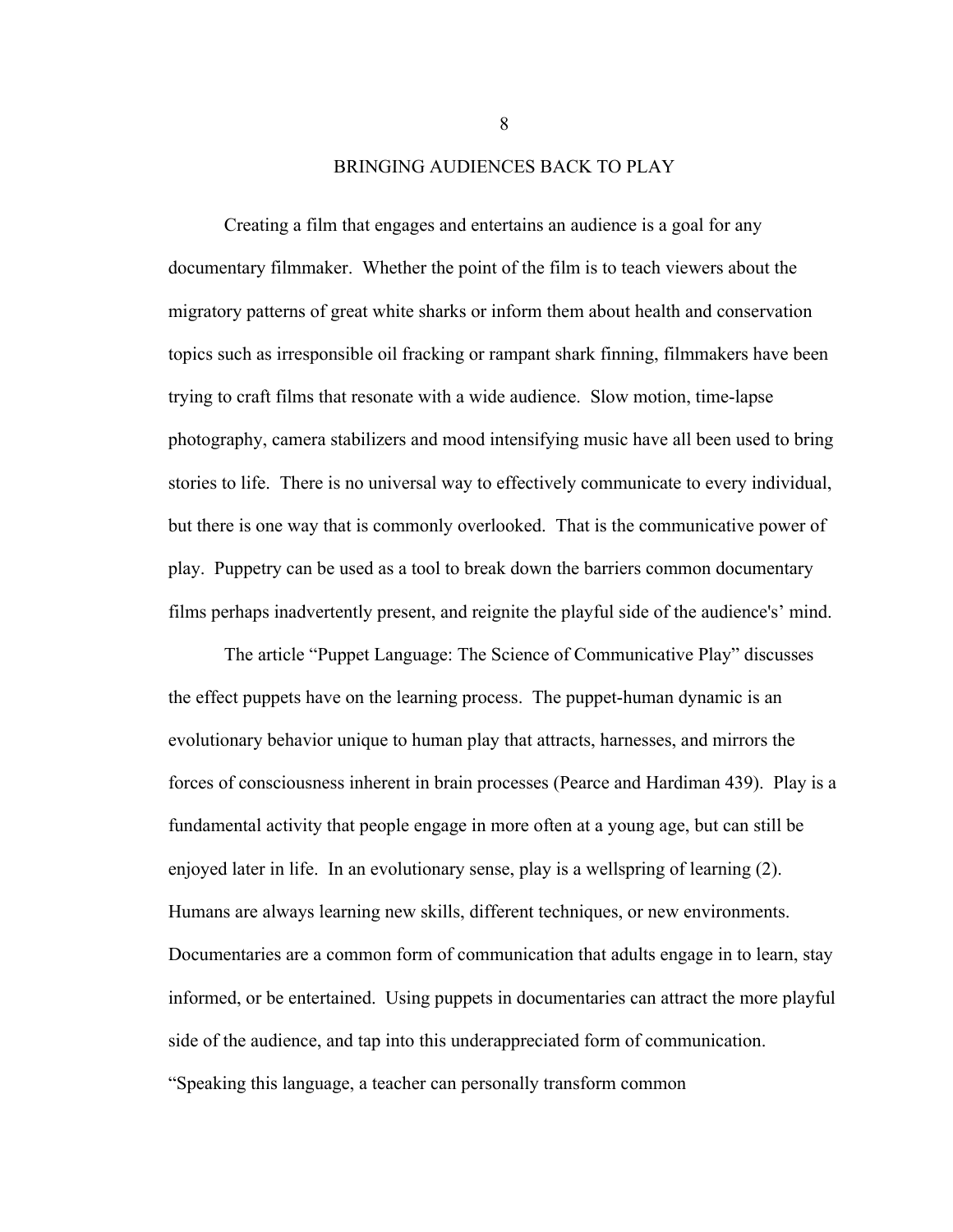barriers—oppositional behavior, negative moods, defensive attitudes—into a windfall of learning benefits and surprises" (2). How can a film about American conservative values effectively communicate with a liberal audience, or explain the psychology of sports fans to people that don't care about sports? The answer to these questions may lie in proper application of play in the documentary.

In a documentary, there is a communication between the filmmaker, the subject, and the audience. This triangle of communication can take many forms such as narration, on-camera presenter, or a more observational approach that allows the audience to come to their own conclusions. A puppet can be a valuable tool for filmmakers because they engage and interact with the audience in a unique way. "Perhaps more than any other art form, puppetry invites (even forces) the audience to infuse characters and actions with their own meaning" (Everett 2). Each individual is going to come to his or her own conclusions about the information given in the film regardless of how it is delivered. Puppetry offers a more open and non-confrontational invitation to listen and digest the information in the film. By allowing the audience to engage with the story and interact more with the characters, it gives them a feeling of control and understanding at a subconscious level.

Marketing professors at the Western Sydney University have begun to fuse two educational drama activities: hot seating and puppetry. Hot seating is when you have one person sit in front of the room while everyone else gets to ask them quick questions to gain as much information about the person as possible. However, the professor of this class manipulates a puppet to act as a fictional client that the students must engage with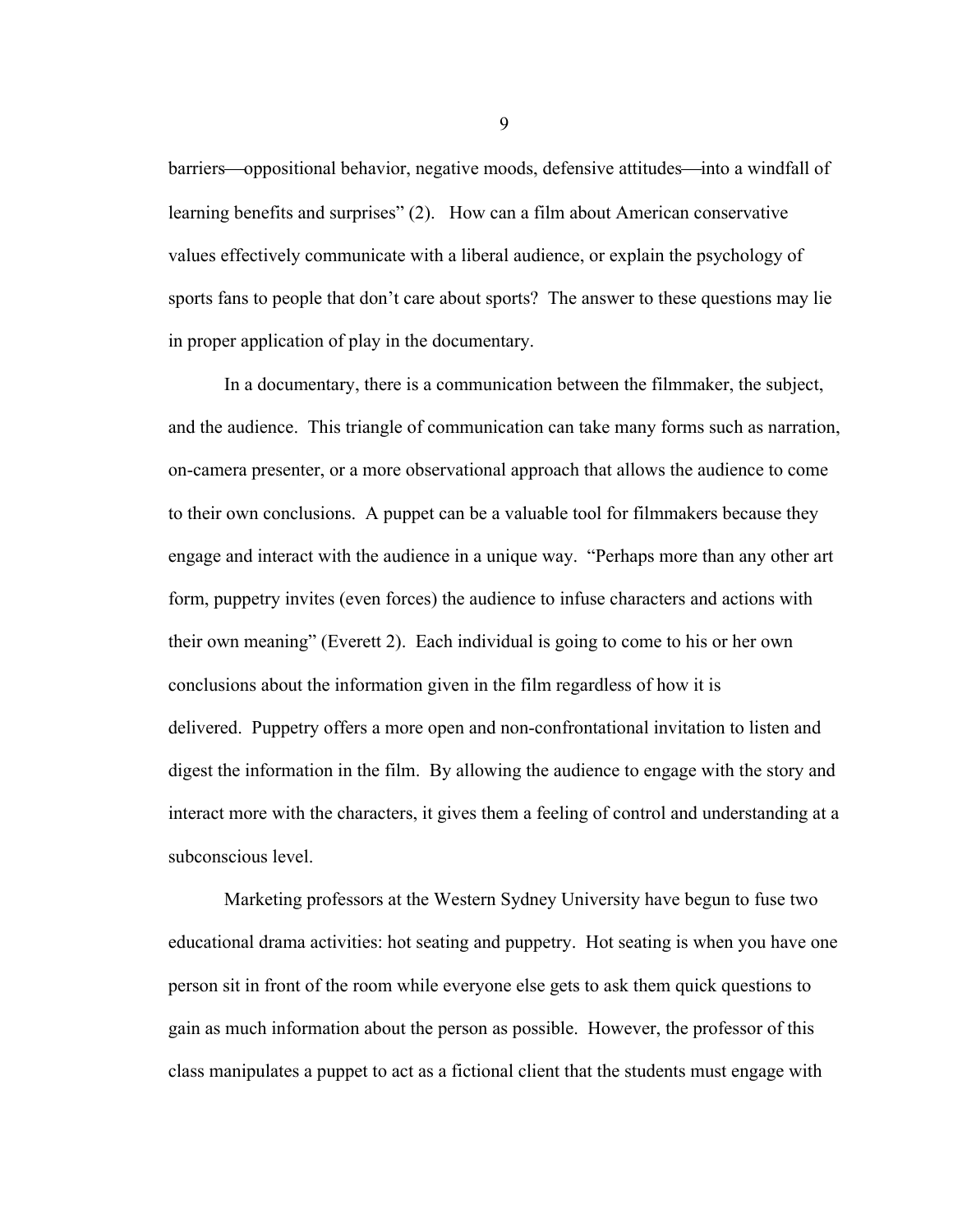to gain the information necessary to market their product correctly. This creates a controlled environment for the students and allows the professor to facilitate the 'meeting' to ensure the correct information is being asked, and challenge the students accordingly. While this is not an example of a documentary utilizing puppets, it is still relevant because of its methods, preparations and outcomes.

In preparation, "students were not told what they were specifically expected to learn during the drama, instead, it was left up to them to form their own expectations and goals" (Pearce and Hardiman 440). By leaving the preparation and goals up to the students, they were not merely participating superficially in the exercise but were instead deeply engaged on a personal level. Taking a risk with this technique proved to work well with college-aged students because it gave them a fresh approach to learning and engaged them in ways that they may have not experienced since they were young children. The comments compiled after the meeting showed it clearly demonstrated the technique's ability to challenge students and shift them out of their 'comfort zone', requiring them to reflect critically on their own and other participants' behavior (Pearce and Hardiman 440). The professors also use different puppets to demonstrate different clients that they might interview in the future. The variety of characters helps engage more students that might respond differently to different situations. The neutrality of all the puppet characters eliminates the perhaps intimidating presence of a real guest speaker, and allows the students to focus on developing their skills as a marketing professional. This new style of teaching allows the knowledge of the professor to be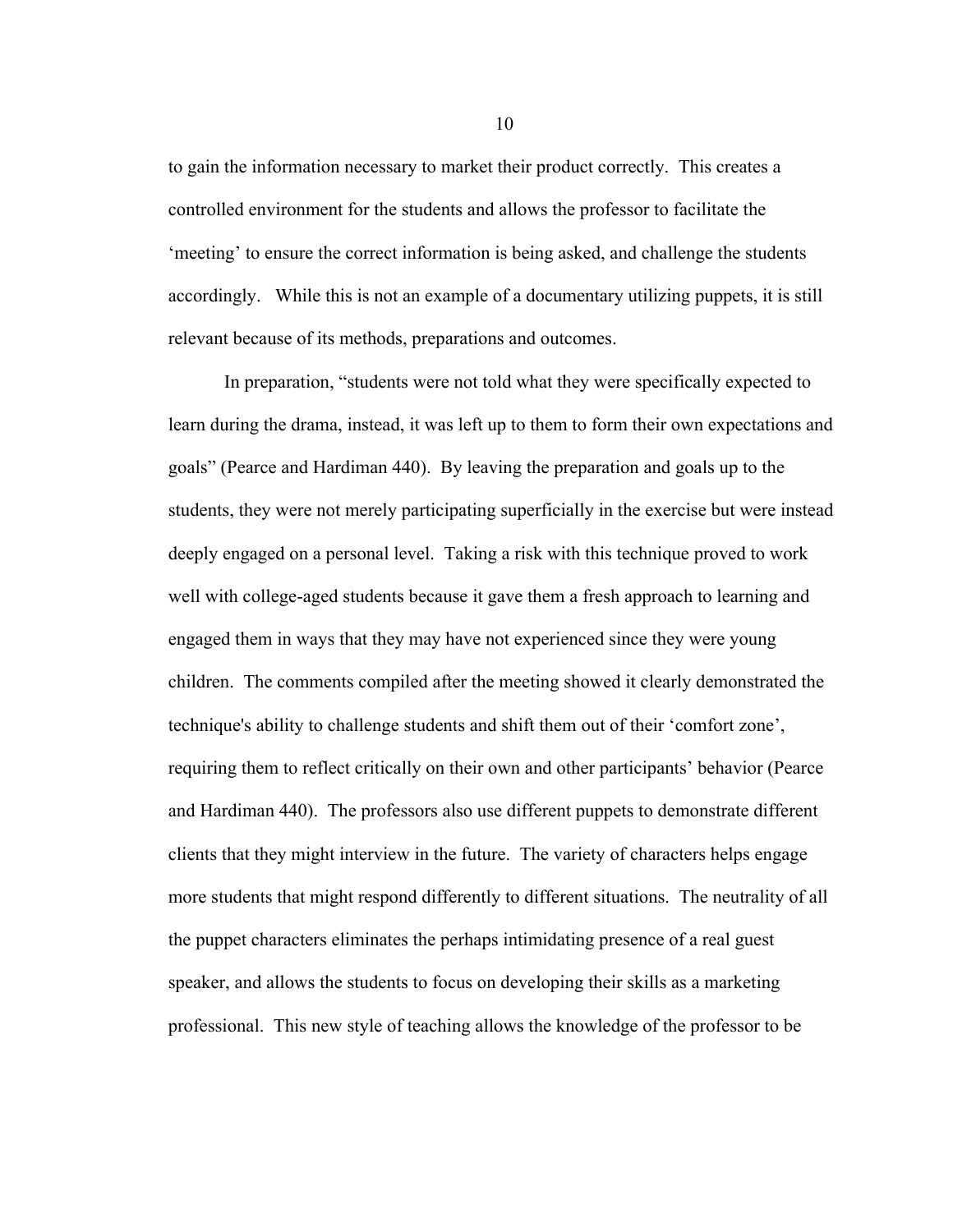maintained while his or her physical presence is camouflaged in a way that challenges their students in positive and effective ways.

The uses of puppetry are not meant to 'dumb-down' the information or present it only to a younger audience, but give audiences the opportunity to see themselves in the story and hear it from a different perspective. If I were to ask any adult if Kermit the Frog is a living and breathing amphibian, they would probably respond with something like, 'of course not! Kermit is a felt puppet controlled by a puppeteer off camera'. However, Kermit still has a life and personality that many have grown to watch and enjoy. Puppetry, and other forms of animation, is not meant to trick the audience into thinking that the character is real, but instead meant to reflect humanity in new and relatable ways. If this were not true, popular ventriloquists like Jeff Dunham and Nina Conti would not make audiences laugh, the introduction to Pixar's film *Up* would not make people tear up, or *Sesame Street* would not have been attracting audiences for almost fifty years. Humans grow up engaging in play from a young age that evolves into other forms as they grow older. It is a part of who we are as a species, a common language that can be 'spoken' between anyone in the world, and a powerful communication tool that can be used in the documentary genre.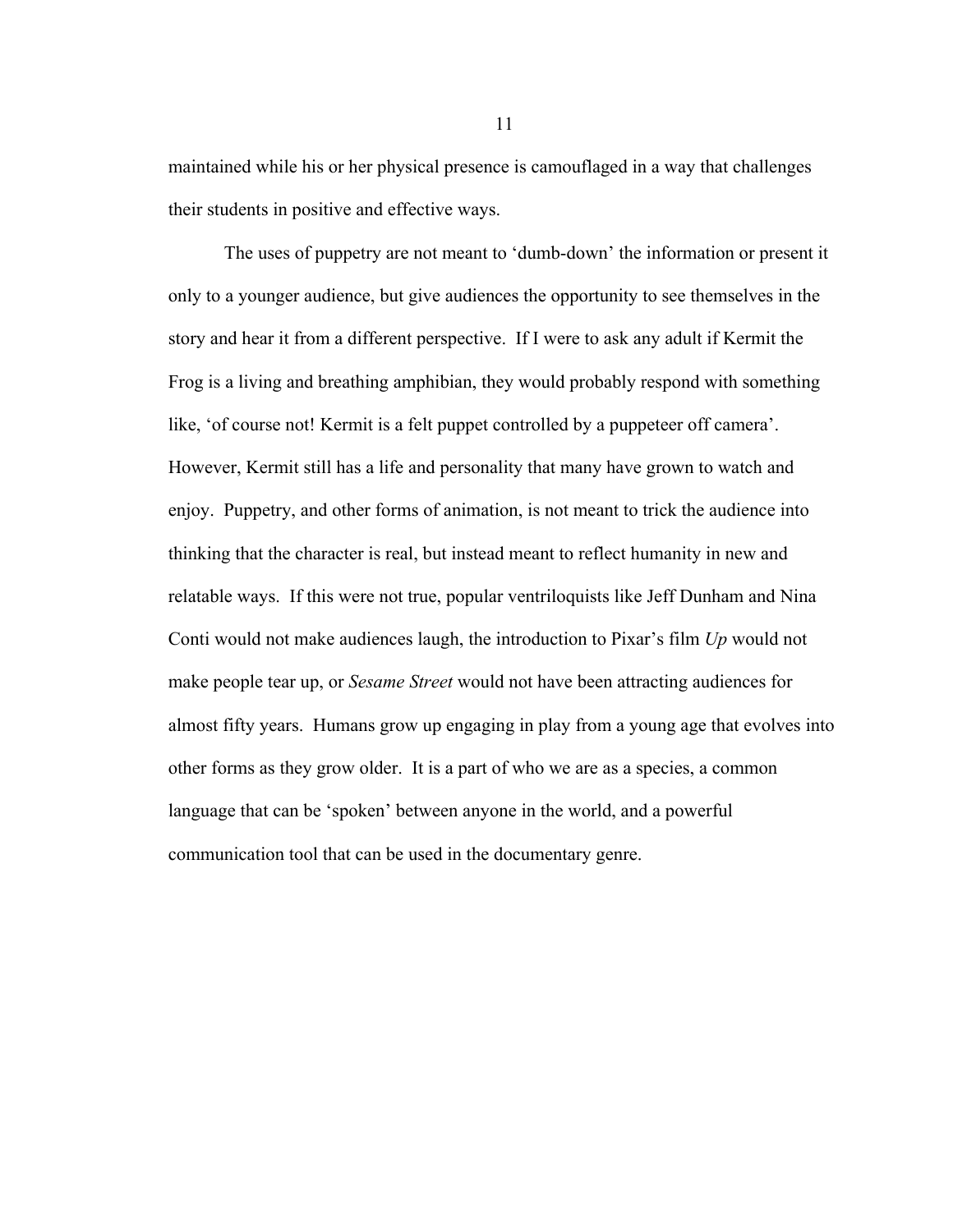#### CREATURE COMFORTS

Animation allows filmmakers to flex their creative muscles more than many other aesthetic approaches in the documentary genre. Animation can express the subject's opinions and contextualize the facts in new ways that, when done well, can have a strong impact on audiences. *Creature Comforts* is an example of a documentary series that uses stop motion animation to explore the opinions of everyday people of England. Topics such as sports, work, sex, living conditions, and the beach are covered in this series by animating animals in their environment and syncing their mouths to the words of different interview subjects. What this series really brings to light is the human condition, and the unique and interesting perspective each individual has on basic human life. The reason this series is so successful is not because they interviewed experts on the topics, asked intriguing questions or recorded groundbreaking answers, but because they successfully used a form of puppetry to illuminate the words spoken by these everyday citizens. Through the use of animation, *Creature Comforts* added subtext, humor, and universality to seemingly mundane conversations, and presented a mirror to their audience to view themselves with an entirely new perspective.

The process of creating *Creature Comforts* begins with the interviews. The content and characters they are looking for requires interviewers to tap into specific skills on interviewing a subject. In an interview, supervising director Richard Goleszowski, interviewer Dan Sinclair and executive producer Kit Boss explain how they try to break the standard man-on-the-street style that might be employed for investigative radio shows, and create something that is on the same level as the everyday audience member.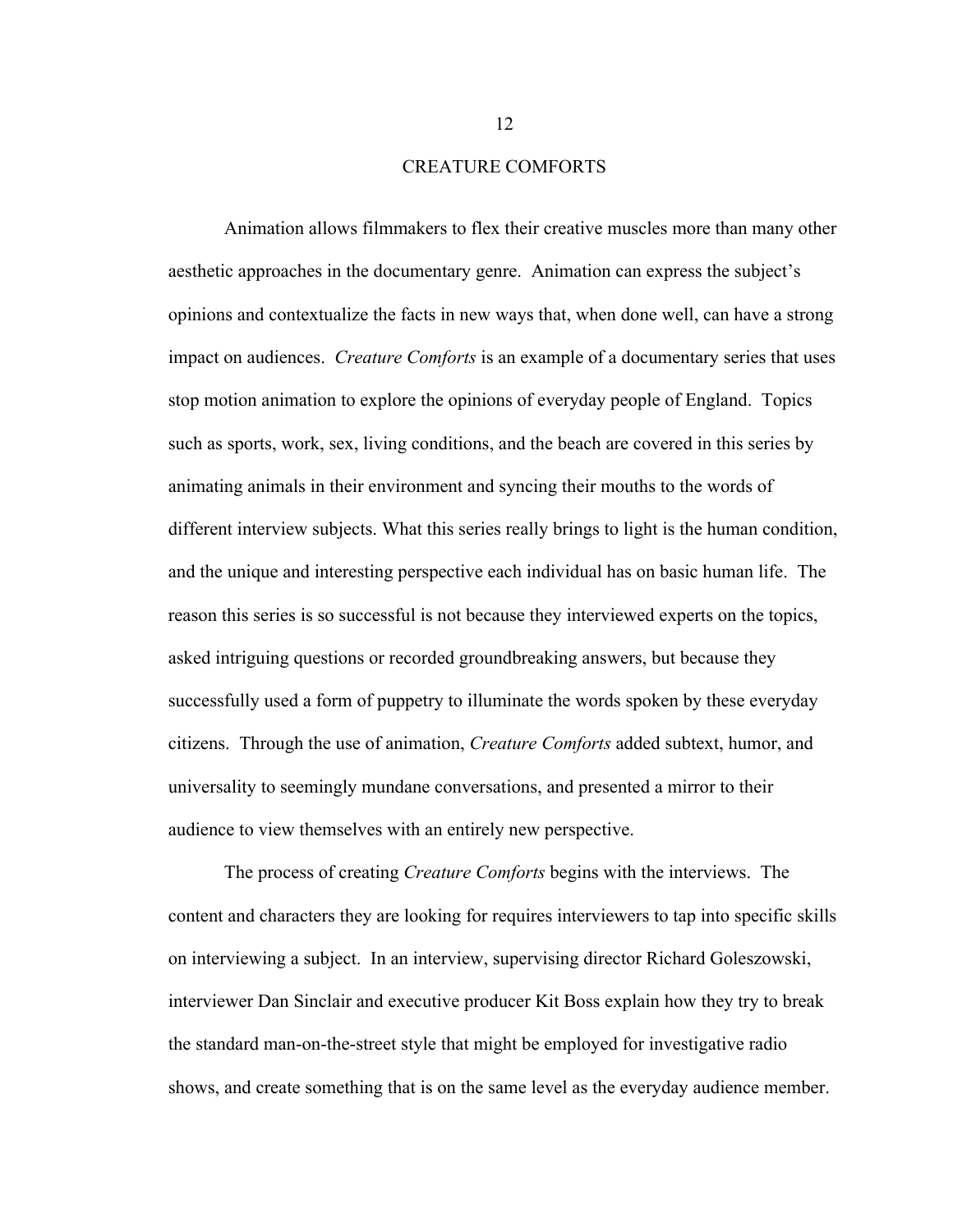"To just take the time to find people who have nothing on their resume that would make them an interesting feature topic. We wanted normal people who happen to have interesting opinions, or who happen to have really interesting voices" (Broun 3). Everyone has opinions on topics, but often times don't get to share their thoughts because they don't have anyone who wants to hear them out. A good interviewer has the ability to listen to the individual and make people feel at ease. "Dan and the good interviewers are the ones who make the person feel like they're really interested in what they have to say no matter how mundane. It's so unusual for some people to find anyone who wants to hear them, who really wants to give them the time to say what's on their mind. A lot of people open up really wonderfully when you do that" (5). This is a skill that can work for any interview subject regardless of if the filmmaker wants to animate the subject in the final film. Humor is often times used when trying to put people at ease before or during the interview. Dan Sinclair believes that it is one of his best weapons to use in an interview. "If you can just make someone smile or chuckle then they automatically warm up to you" (6). A comfortable interview subject that feels they are being acknowledged and heard will often times speak in a much more casual and candid manner. This demeanor will subsequently put the audience at ease because they are spoken to in a calmer, and less authoritative or intimidating, way.

*Creature Comforts* is also a highly successful television series because they value and implement humor and subtext into their animations. This is done through a variety of tactics. One is a more lateral way of thinking about the interview's content. Kit Boss does this by "taking things that were meant for one context and ripping them out of that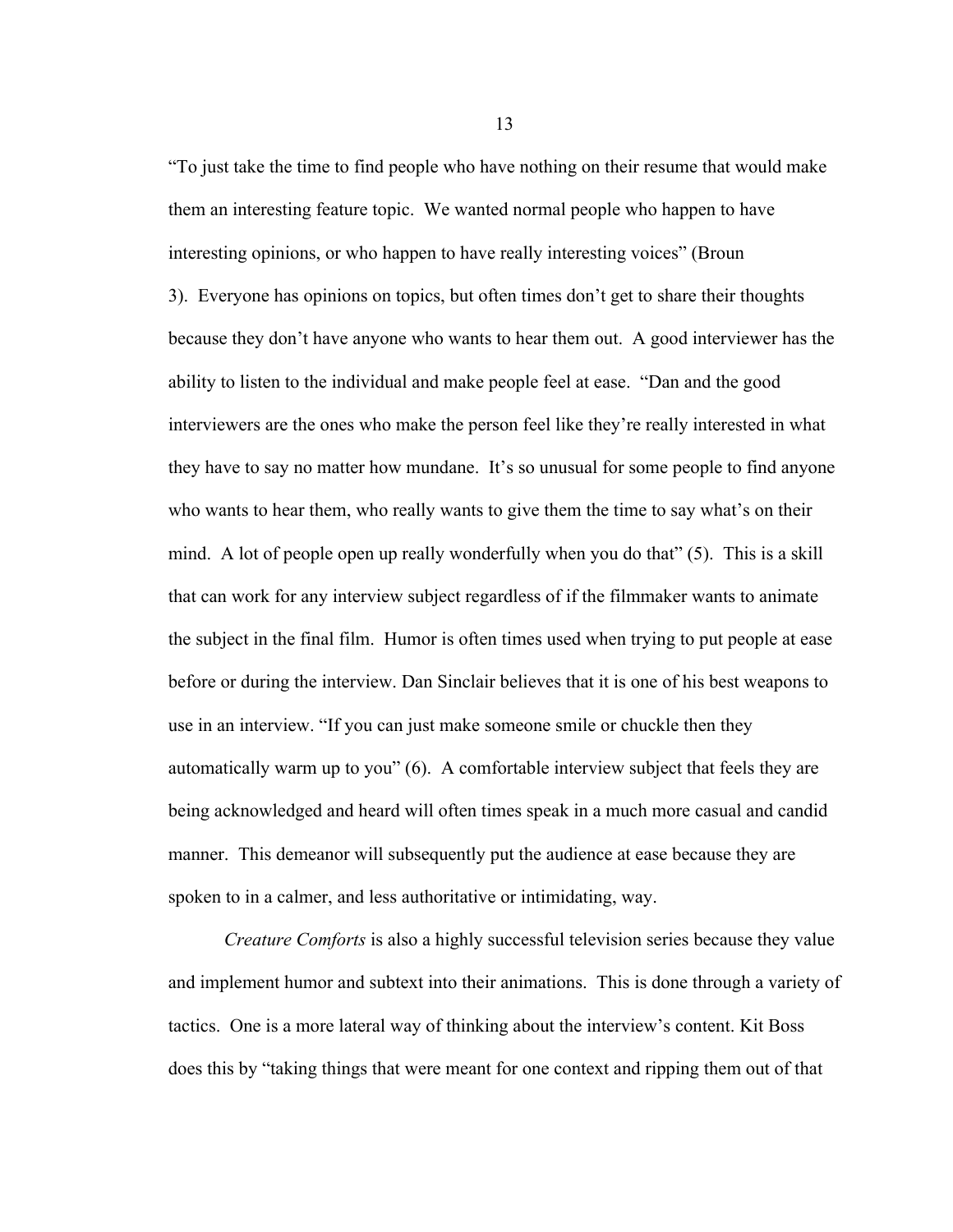context and putting them in a new context that gave them a lot of humor, and a whole new level of subtext" (Broun 1). It is a way to find parallels between two subjects that appear to have little to do with one another, but do when you look at them with a different perspective. The first installment of *Creature Comforts,* which also went on to win an Oscar award, depicted animals living in zoo enclosures talking about what it was like to live in small areas, eat the same thing every day, and not have the freedom to live their own lives. To bring these animal characters to life, the interview team found people living in small apartments, retirement homes, and student dorms to try and find out what it is like to give up some freedoms and suddenly start living in a smaller area. The team was looking for "things that were a bit parallel to animals being dissatisfied with their environment" (Mitchell 3). One of the highlights of the episode is a Brazilian student ranting about how he doesn't enjoy living in Britain because of the lack of space compared to his hometown when he states, "We need space to live. We need space to feel like we are part of the world, and not feel like we are an object in a box" ("Lip Sync: Creature Comforts (Original Short). His voice was animated as a mountain lion sitting on a fake tree in a concrete room at the zoo. This section of the episode is a culmination of a great character talking about something that can relate to how humans feel about their life sometimes, and how some people feel about animals living in the zoo. It opens up a conversation about the human condition, how we are supposed to be living our lives, and what we do to wild animals for the entertainment of the people at the zoo.

Nick Park, one of the writers, directors and animators for the series, initially interviewed people at the zoo and asked them what they thought about animals living in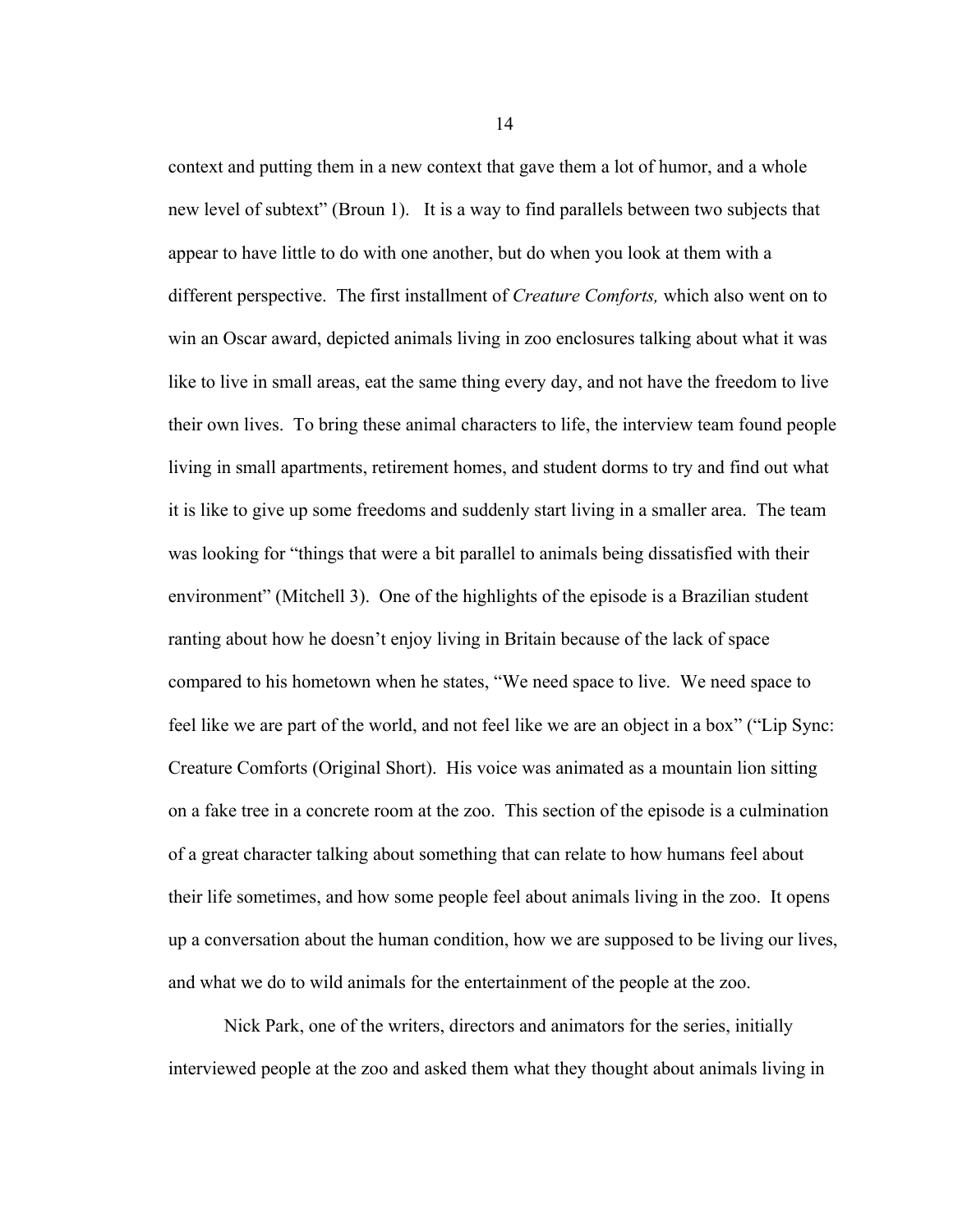the cages, but did not get any material that was worth animating. "It was good but people all said the same thing, really: 'Nice to see the animals, pity they're locked up'" (Mitchell 3). By looking at zoos from a more basic and fundamental perspective, he was able to come up with the idea to interview people who were living in similar situations and/or dissatisfied with their environment. By doing this and animating it to the interviews, he added a whole new level of subtext and humor that was not there before.

The use of puppetry allows all of these topics to come through in a neutral manner because a mountain lion is saying it, and he is talking about himself rather than a human character on screen specifically talking about this subject. Many documentaries fall into the latter style because they want to present someone with knowledge on the subject to drive their specific point home. However, this confrontational and lecture style of communication creates a more defensive audience because they are being told what to think. *Creature Comforts* trusts its audience to come to their own conclusions. Some audience members might talk about the episode's sub textual qualities, while others discuss the humor of what was being said and how it was animated or the cuteness of one of the animals. A documentary filmmaker cannot control how the audience is going to react to their film, so adopting a more neutral approach to storytelling, such as puppetry, provides the best opportunity for the information to resonate with them.

Puppetry may not be considered a reputable way to make a documentary because of the obvious recreation of a past event. However, it can be argued that there is a 'realism' or indexicality to the sound that does not reside in the image (Roe 27). In the case of *Creature Comforts*, the images are merely validating what is being said, which is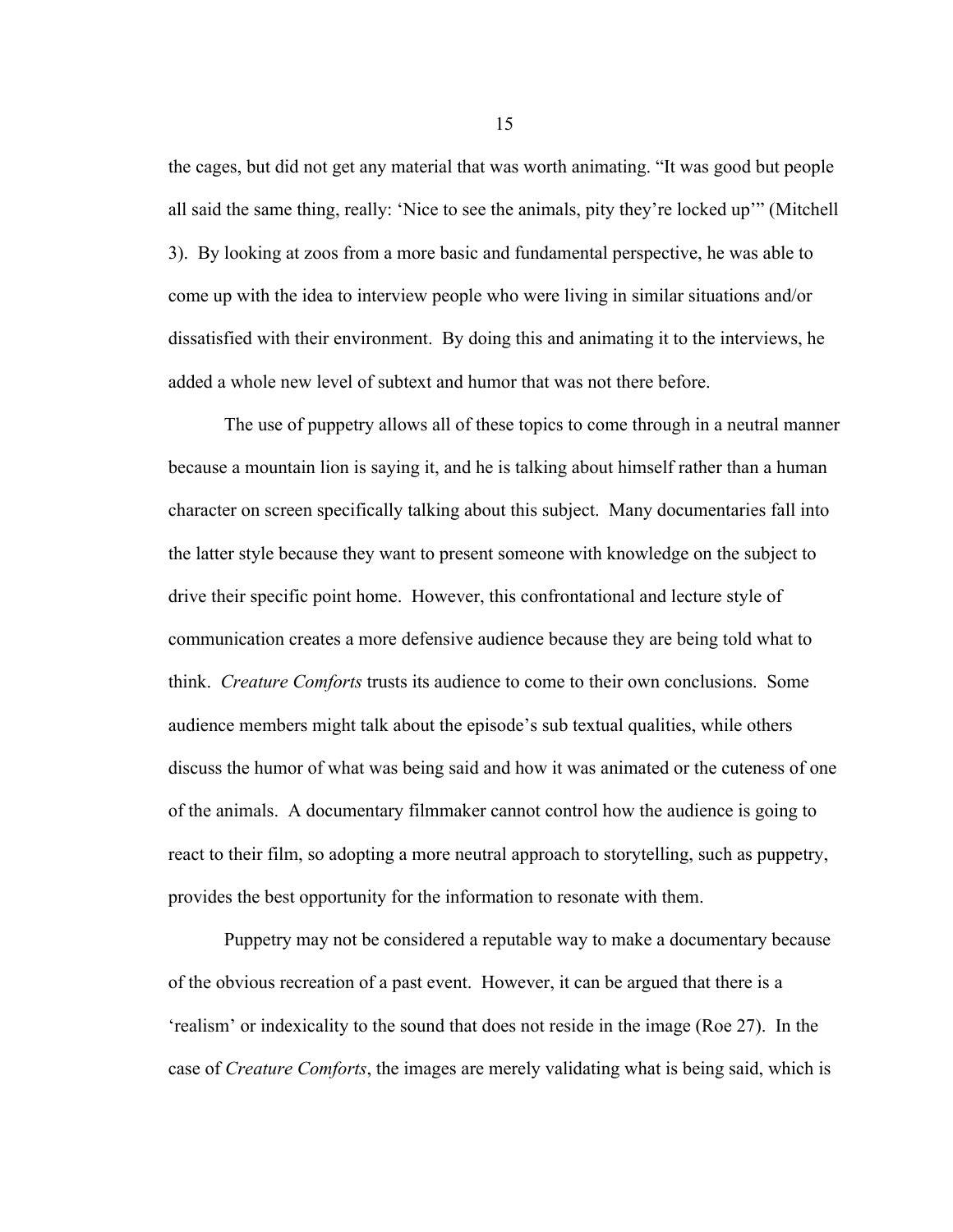the source of truth in a film. The auditory experience of both live-action and animated styles of documentary can be very similar. Both diegetic sounds and the dialogue during an interview/voice-over can be used in very similar ways. For example, an interview where a scientist describes his/her discoveries in microbiology could be shot on location, or animated. The visual representation of the interview would be vastly different, but the information given by the scientist would remain exactly the same. In this example, "science and scientific language gives animated imagery the additional credibility it needs to make the leap from being iconic to being indexical" (Pinzon 6). The language itself, especially in science documentaries, can validate the film enough to allow for more creative treatment of the subject visually. The same can be said for *Creature Comforts,*  despite not being a series about complex scientific topics. The interviewee's recorded opinions are real and unchanged, which allow it to be considered a documentary despite the obvious creative treatment to their visual representation.

*Creature Comforts* is a brilliant example of the applied use of puppetry in a documentary form because of the impressive animations, and the fact that they take plain and simple question and answer conversations and make them interesting and funny with sub textual qualities. However, I believe their most recent work focuses more on the humor than the compelling subtext. The example given earlier with the Brazilian student's living condition being compared to the living conditions of a caged animal presented a topic that may be hard to talk about in an interesting and memorable way. In a way, it gave zoo animals a voice, in the same way it gave average people a platform to explain their opinions on their living situations and how they cope with it. They touch on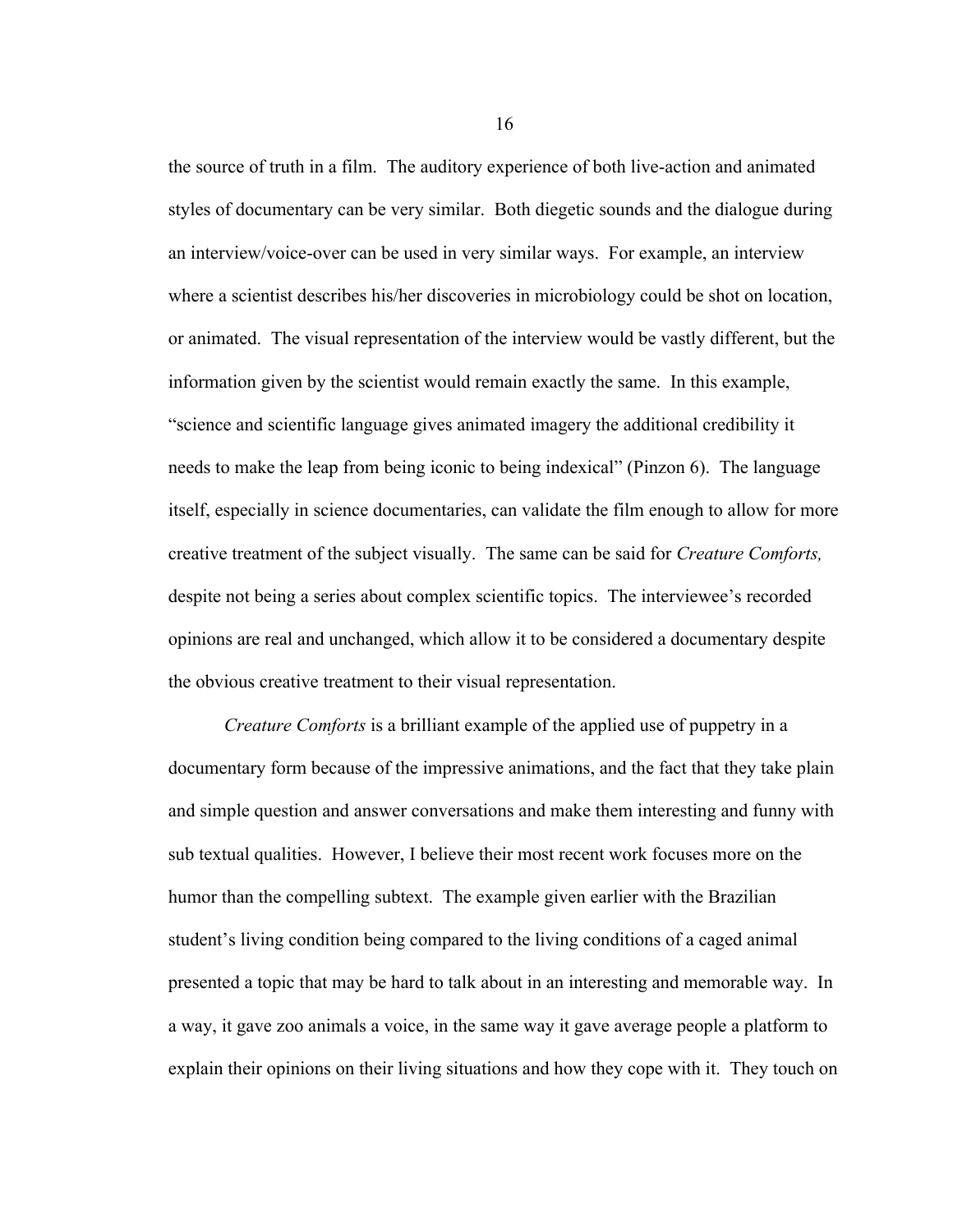this deeper sub textual level a few times later on in the series, but generally use their style of puppetry to bring humor and entertain their audiences, not make them think of themselves and their opinions in a deeper way. Animated films such as *Zootopia,* have embraced the power animation has to present modern and timeless topics to an older audience, while still entertaining the younger audience members. For younger audiences, *Zootopia* is a film about a young woman trying to overcome the obstacles of becoming the first rabbit in the police force, and solving a case with the help of a shifty fox you grow to like by the end of the film. To an older audience, the film represents modern race relations in America, and how many believe racial tensions to be a thing of the past, however, still remains a reality for minorities every day. This is a representation of how powerful puppetry and other animated mediums can be when effectively implemented. They can be about two things at once, and entertain multiple audiences at the same time. *Creature Comforts* has certainly made a name for itself as a groundbreaking use of puppetry in the documentary genre, but it has shifted from the success of its original production of hard-hitting subtext to a more humorous approach. While still a very entertaining and creative series, it has potential that is not being tapped into as much today as it did thirty years ago.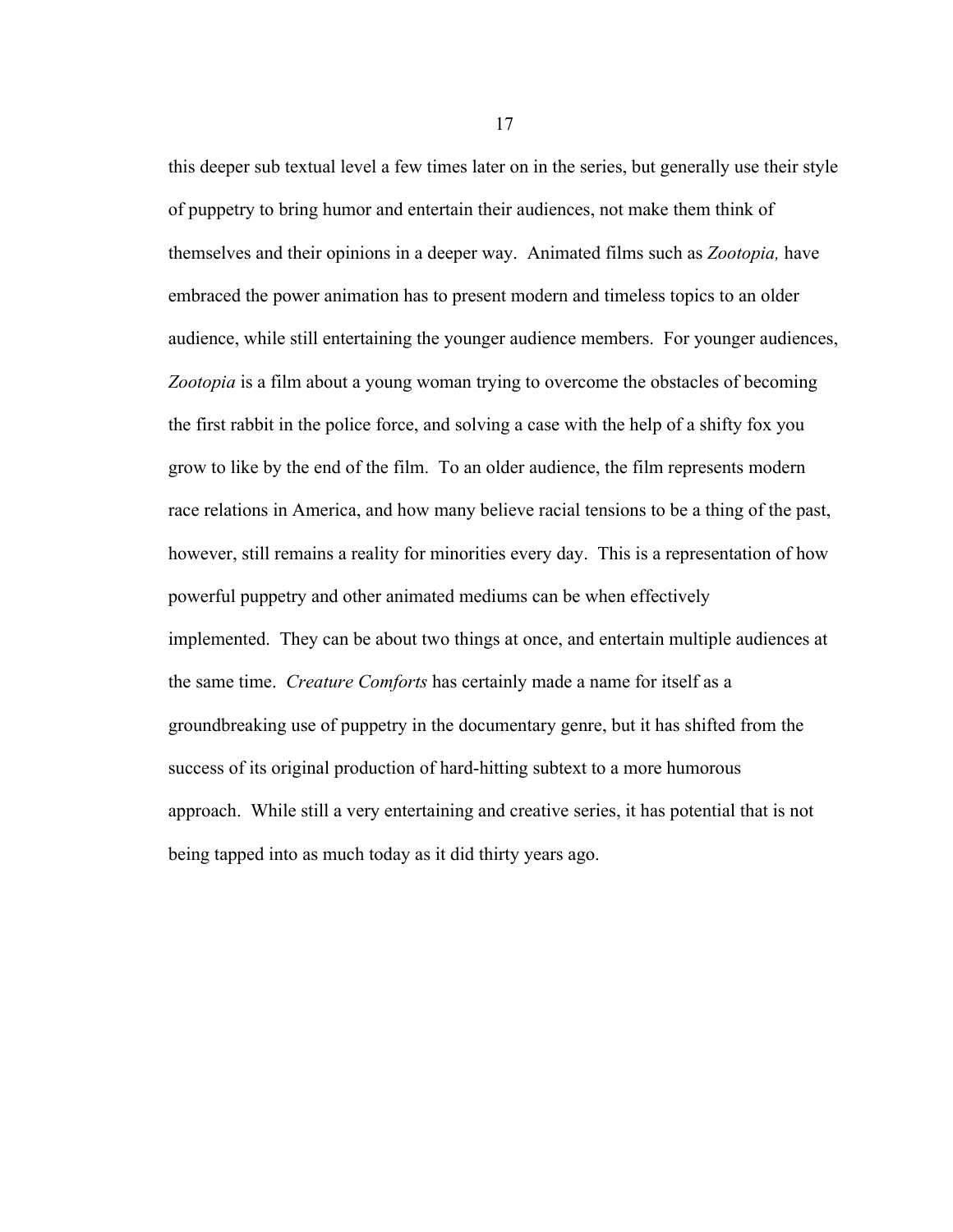#### SESAME STREET

In 1966, experimental psychologist Lloyd Morrisett had a conversation at a dinner party that put into motion a unique television show that would change children's educational programming forever. Of course, the show I am referring to is *Sesame Street.* Not only has this show been in production for almost fifty years, but has been developed to be aired in more than 120 countries and won more Emmy awards than any other show on television (Palmer 90). The show is not only one of public television's greatest success stories, but a testament to the power of rigorous interdisciplinary research and puppetry in a television show designed to teach children about more than just numbers and letters, but about their emotions, relationships, and social selves. While puppetry cannot, and should not, be seen as the sole reason for the success of the show, it is not a coincidence that its presence made a considerable contribution. Despite documentary elements included during some portions of the show, it is not considered a documentary. However, the show still presents numerous examples and techniques, such as its unique characters, timelessness, entertainment value, interdisciplinary research, and the balance between comprehension and appeal, that documentary filmmakers could use in their films to generate more attention and success.

As I mentioned before, puppetry engages audiences in unique ways because of its playful representations and ability to relate to a wide audience. This is especially true for child audiences, and is a main reason the art form is so successful among children's programing. Puppets can be important tools for many child therapists to use when treating a patient. Cheryl Hulburd is one that values the element of play, and the effects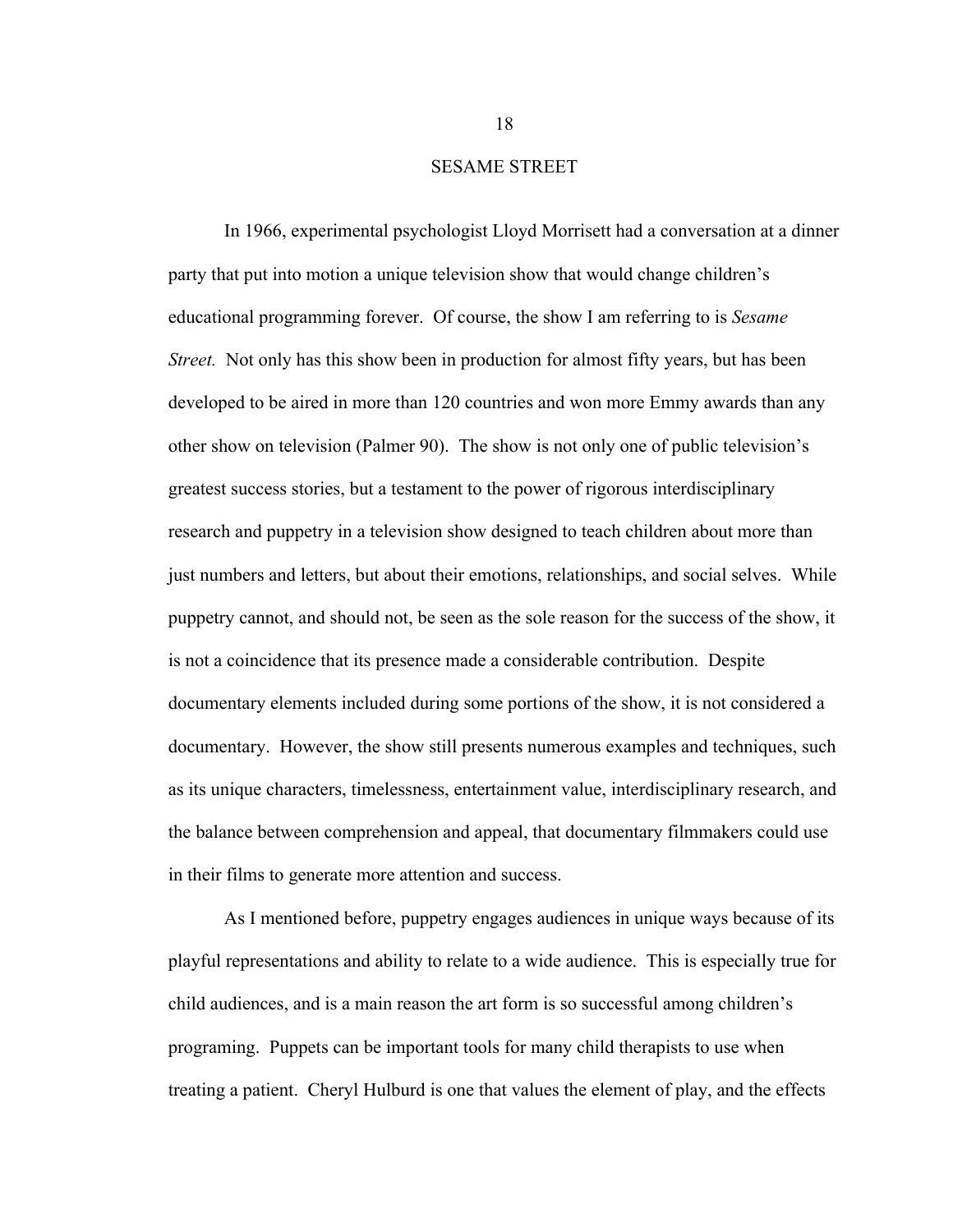it has on young children. "Kid's heal in the playroom. You feel safe around a puppet. You can't communicate when you feel threatened" (Johnson 1). The creators of *Sesame Street* certainly took the power of play and puppetry when designing the show in the late 1960's; however, they took it one step further. They created multiple characters that encompass different emotions, tendencies, and age groups. For example, Elmo is written and performed to be a three-year-old while Big Bird is portrayed as being six (Palmer 90). Through the process of research and collaboration, the writing staff and puppeteers are able to achieve this and allow audiences of different age groups and experiences to relate to individual characters. Positive relationships and emotions are also portrayed through characters such as Oscar the Grouch's irritable nature or Bert and Ernie's friendship (Palmer 90). They use Oscar the Grouch's character to show examples or how to interact with someone who is in a bad mood, and show that it is okay to sometimes be irritated in life. Bert and Ernie's relationship is unique in that they are two friends living together that have very different moods and temperaments. Sometimes a child might identify with Bert, while at other times Ernie may be more relatable. In the end, the conflict they are having is resolved and teaches children to overcome their differences with others, and work towards a solution.

Puppets are critical for this understanding to happen because of their neutrality. Children do not see them as fellow humans, but as their unique visual characteristics and personalities. It interacts with the child's mind and imagination in a way no human can because of the intimidating appearance of an older person. Hulburd uses puppets in her therapy sessions because puppet play and puppet shows engage so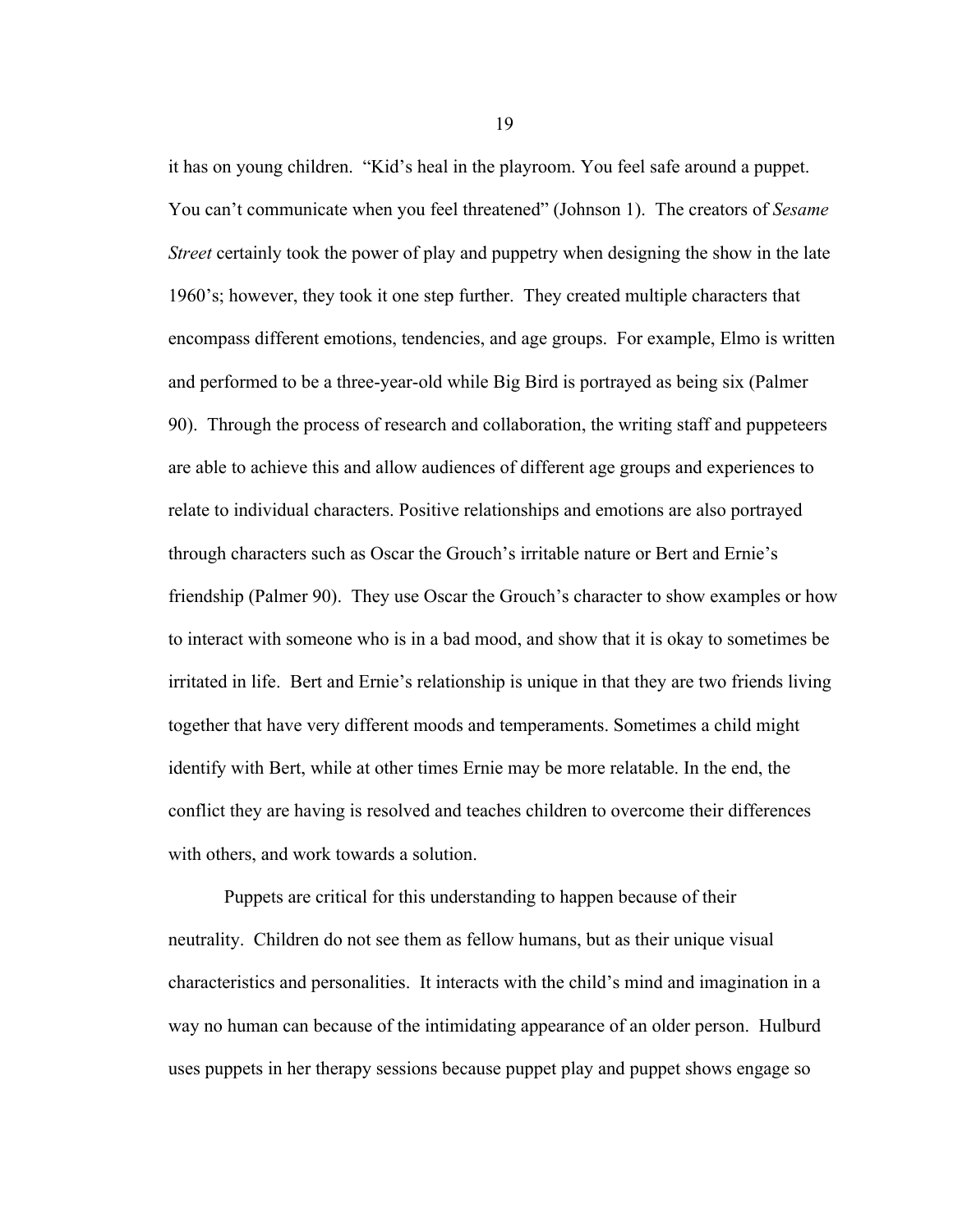much of the mind and senses, it helps get things out the child may not even know were there (Johnson 3). The use of unique characters that resonate with multiple audience types is certainly a key to the continued success of the show, and a technique documentary filmmakers can adopt more often.

Many modern documentary filmmakers do not stress their film's entertainment value over its production and informational value. You can achieve a high production value with crisp sound and 8K slow motion, and get the correct information for a topic by interviewing an expert in the field, but how long is that going to be entertaining for your audience? I have seen countless films that do just that, and they have all begun to blend together in my memory. Filmmakers should be asking themselves: what does my audience positively respond to, and how can I create this response in my film? This is exactly what the creators of *Sesame Street* asked themselves during the early stages of development; and after years of research and collaboration they found the answers to those questions. "We knew that they liked cartoons, game shows, and situation comedies, that they responded to slap-stick humor, music with a beat, and above all, fastpaced, oft-repeated commercials" (Fisch  $\&$  Truglio xi). With this information, they were able to create a show that not only taught children about numbers, letters, vocabulary, and their emotional selves, but one that entertained them as the same time. "Together, the data suggests that the relationship between comprehension and appeal is actually reciprocal. The appeal of television material can help to draw children to the material and lead to greater comprehension. At the same time, the material is more likely to sustain its appeal if it is comprehensible and tailored to the development level of its target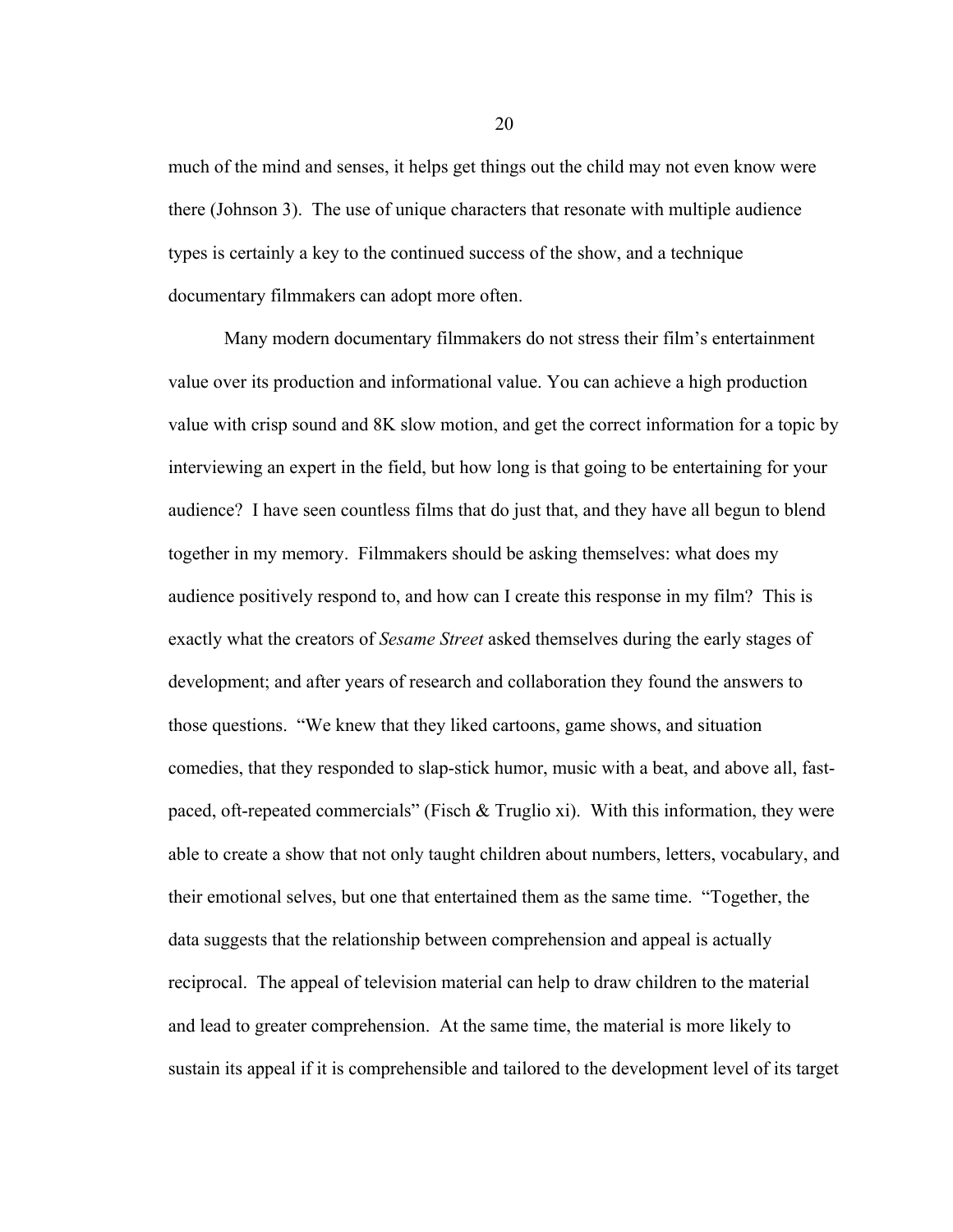audience" (Fisch & Truglio 235). The blending of comprehension and appeal is the main reasons for the continued success of the show.

*Sesame Street* is an example of how researchers, filmmakers, and puppeteers can come together and produce a show that resonates with their audience. It is an example of how education can be fun and entertaining. It speaks to kids from a variety of backgrounds, bridging the gap between poverty lines and country borders. Gary Knell, former CEO of the Sesame Workshop said, "The show was designed to be 'inclusive,' calling the series 'a universal connector' among children from different socioeconomic backgrounds. 'It wasn't meant to be exclusive for the lower-income kids'" (Goldstein 18). By using puppets as the main stars of the show, it gave children an opportunity to learn and engage with non-adult educators. The puppet characters are at their level, and acted as their friends who are interested in learning about various topics that would help them develop later on in school and life situations. Yes, *Sesame Street* is a children's show, but that does not mean it does not have techniques that cannot be adopted to cater to adult audiences and stories. As a filmmaker particularly interested in science and natural history topics, this show is a clear example of how one should go about producing a film with educational components in a way that connects to my audience in a unique and memorable way.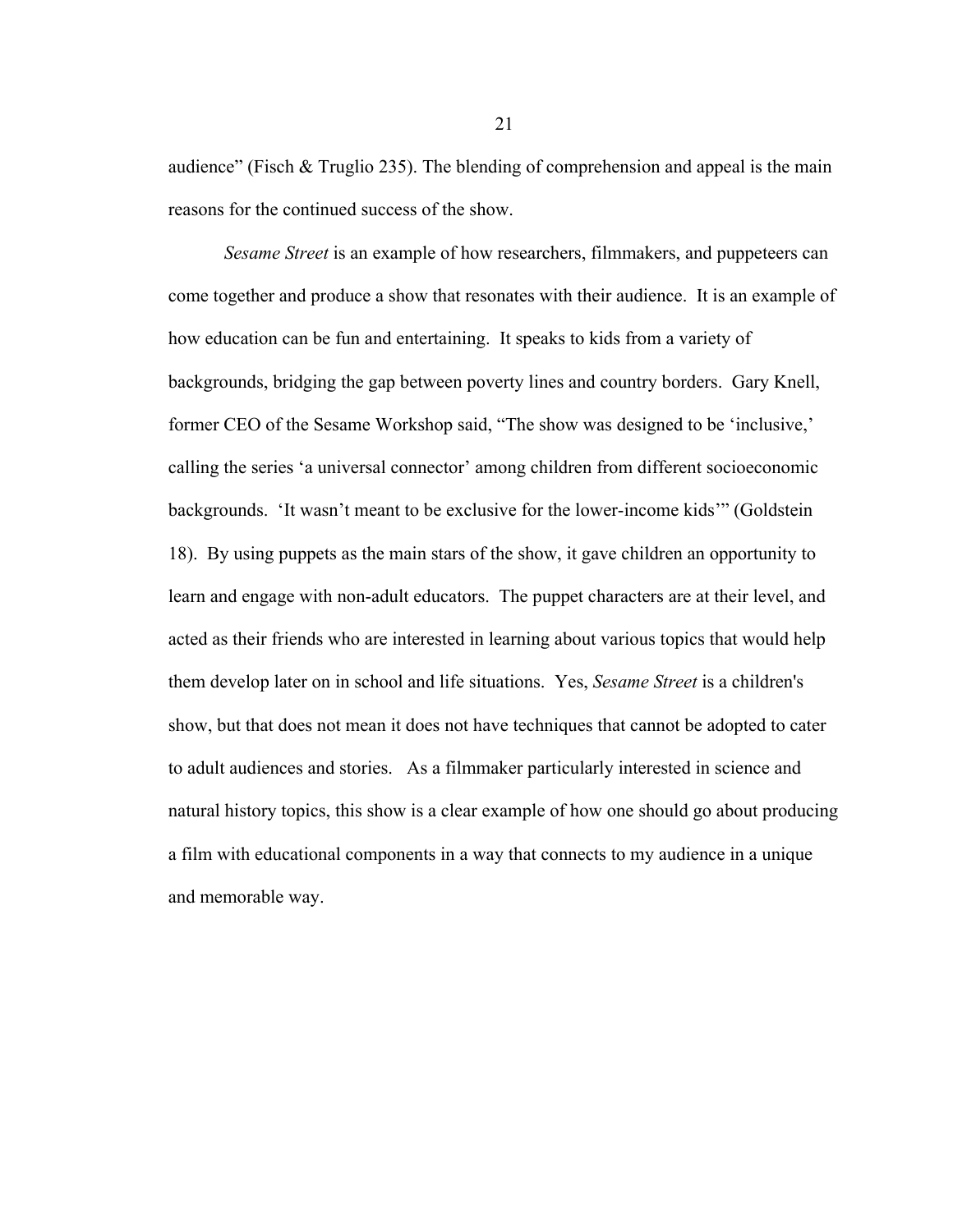#### THE POWER OF PLAY

"The site of the masked figure, as a purely aesthetic experience, carries us beyond 'ordinary life' into a world where something other than daylight reigns; it carries us back

to the world of savage, the child and the poet, which is the world of play."

¾ Johan Huizinga

Every human being in the world has engaged in play at some point in his or her life. Whether having a tea party with dolls, playing a game of tag, or throwing a Frisbee back and forth, play is an integral and significant aspect of human life and culture. Sports are one of the most popular and well-known forms of play that has been present in human cultures around the world for thousands of years. Sports fandom, or the act of cheering for a particular sports team or individual, has paralleled the development and popularity of sports. My short film, *The Power of Play,* looks at sports fans from psychological, sociological, and anthropological perspectives to try and understand not only what has made humans attracted to sports for thousands of years, but also what it means to be a human being. I chose to use puppetry in my film because I believe in its potential to resonate better with audiences compared to other aesthetic approaches in documentaries, and the surprising similarities between how an audience watches sports and puppets.

Play evolves throughout an individual's life. In its earliest stage, it is based more on improvisation and pretend. It later progresses into a more rule-based form of play, that helps develop the child's social self (Radiolab: "Games"). Sports are the natural next step within the play spectrum and introduce organization, discipline, cooperation, and in many sports, a division of labor. What all of these general phases of play have in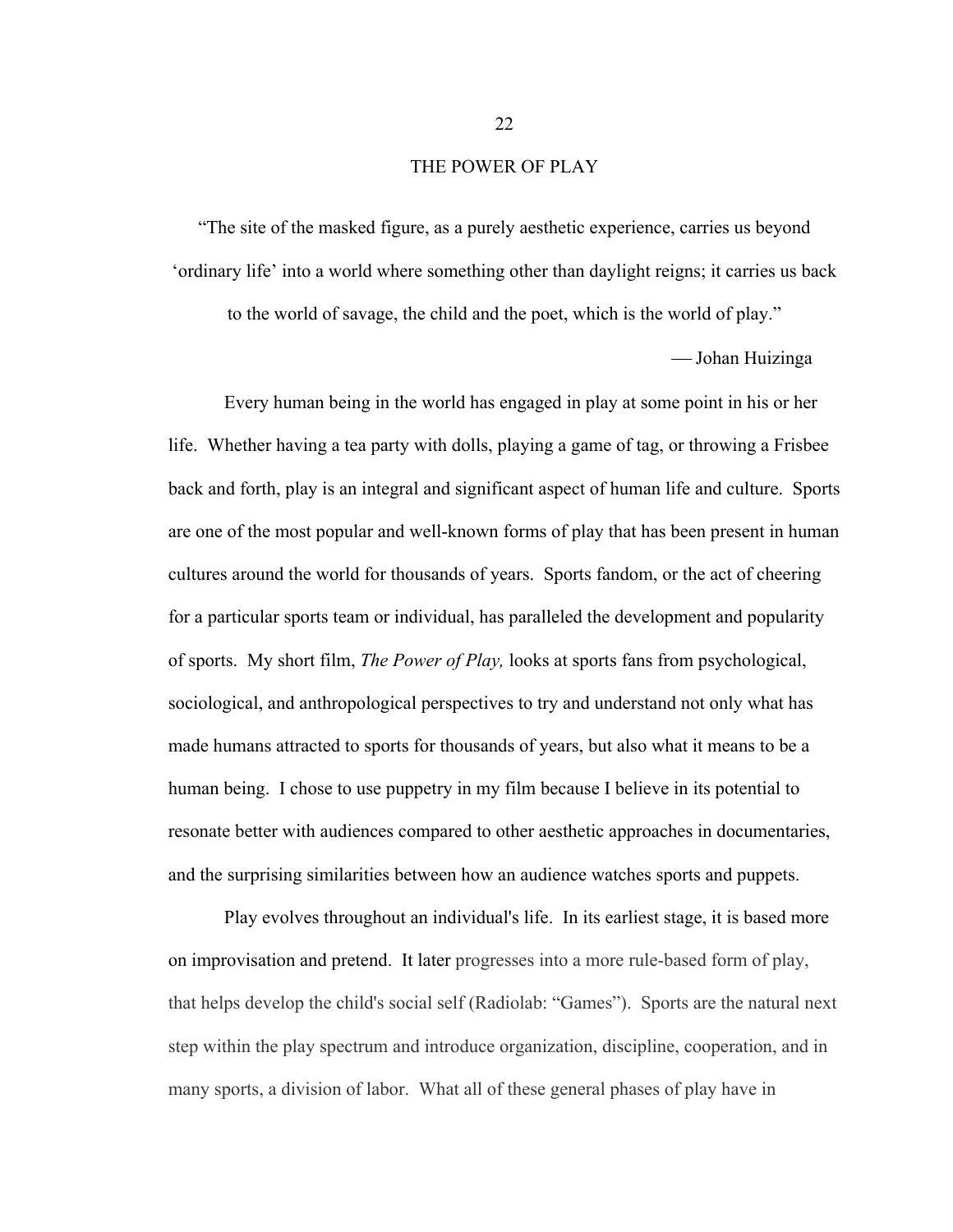common is the notion of pretend. Johan Huizinga's groundbreaking book *Homo Ludens: A Case Study of the Play Element in Human Culture* discusses the significant impact play makes in humans. According to him, "play is not 'ordinary' or 'real' life. It is rather a stepping out of 'real' life into a temporal sphere of activity with a disposition all its own" (Huizinga 103). When one is in a state of play, most of the rules of real life don't exist for a brief moment in time. It is engaged in during the leisure periods of the day, where one can let loose a little and take a break from reality. Sports represent a more organized and structured form of play that humans not only enjoy playing, but also spend thousands of dollars just to watch and cheer for it. For many, it is an integral part of life. "It adorns life, amplifies it and is to that extent a necessity both for the individual—as a life function —and for society by reason of the meaning it contains, its significance, its expressive value, its spiritual and social associations, in short, as a cultural function" (104). There are few human activities that consistently bring thousands of individuals together for a common purpose. The feeling of being "apart together is an exceptional situation, of sharing something important, of mutually withdrawing from the rest of the world and rejecting the usual norms retains its magic beyond the duration of the individual game" (106). This form of positively withdrawing from everyday life is not a behavior that is practiced, or was started, by one culture, but a cultural phenomenon shared by all humans.

There is also a sacredness that shrouds the world of sports and sports fandom. Sports can represent a utopian microcosm where two opposing sides compete under equal and fair conditions to see who will come out the better team. This is an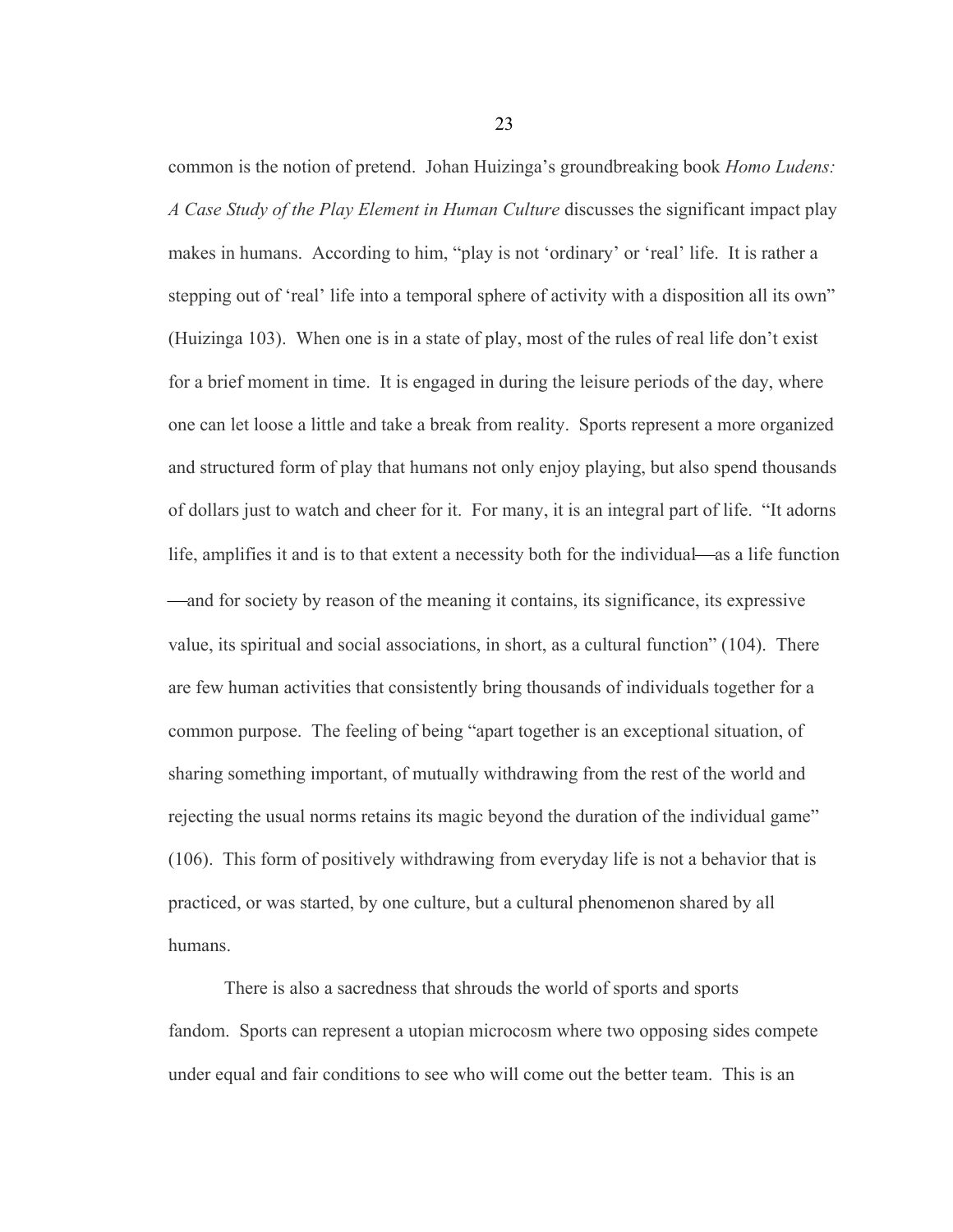aspect of everyday life that we as humans try to maintain, but see it fall apart on a daily basis. One of the unique aspects of play, most notably in sports, is its orderly form. "It creates order, *is* order. Into an imperfect world and into the confusion of life it brings a temporary, a limited perfection...It is invested with the noblest qualities we are capable of perceiving in things: rhythm and harmony" (Huizinga 105). This enticing participation in rhythm and harmony is one of the main draws of playing and watching sports. When I go to a sporting event, the evidence can be seen throughout the game. Rituals are performed in unison by the fans during a particular time at the event. This act is meant to help cheer for one team, or jeer the opposing team. Each team and their fan base have ritual acts that are specific to that community of individuals. It is through these rituals that a common language can be spoken between fans without literally engaging with each other.

The sacredness fans and player place on sports can also be witnessed when there is a disagreement with the referee, umpire, judge, etc. When a foul is not called, or there is any misconduct that is not noticed by the officials, the rhythm and harmony of the game is under threat. The beautiful and utopian representation of a human society that fans spend their hard-earned money to witness is jeopardized. This upheaval of a sacred act and space has caused intense arguments, violence, and even death threats. For those humans who are not avid sports fans, the intense emotional investment of sports fans can seem strange and alien. In the end, did the Cubs winning the World Series in 2016 actually benefit the fans watching the game at home? On a physical level, it did nothing. But on an emotional and overall societal level, it made a huge difference. My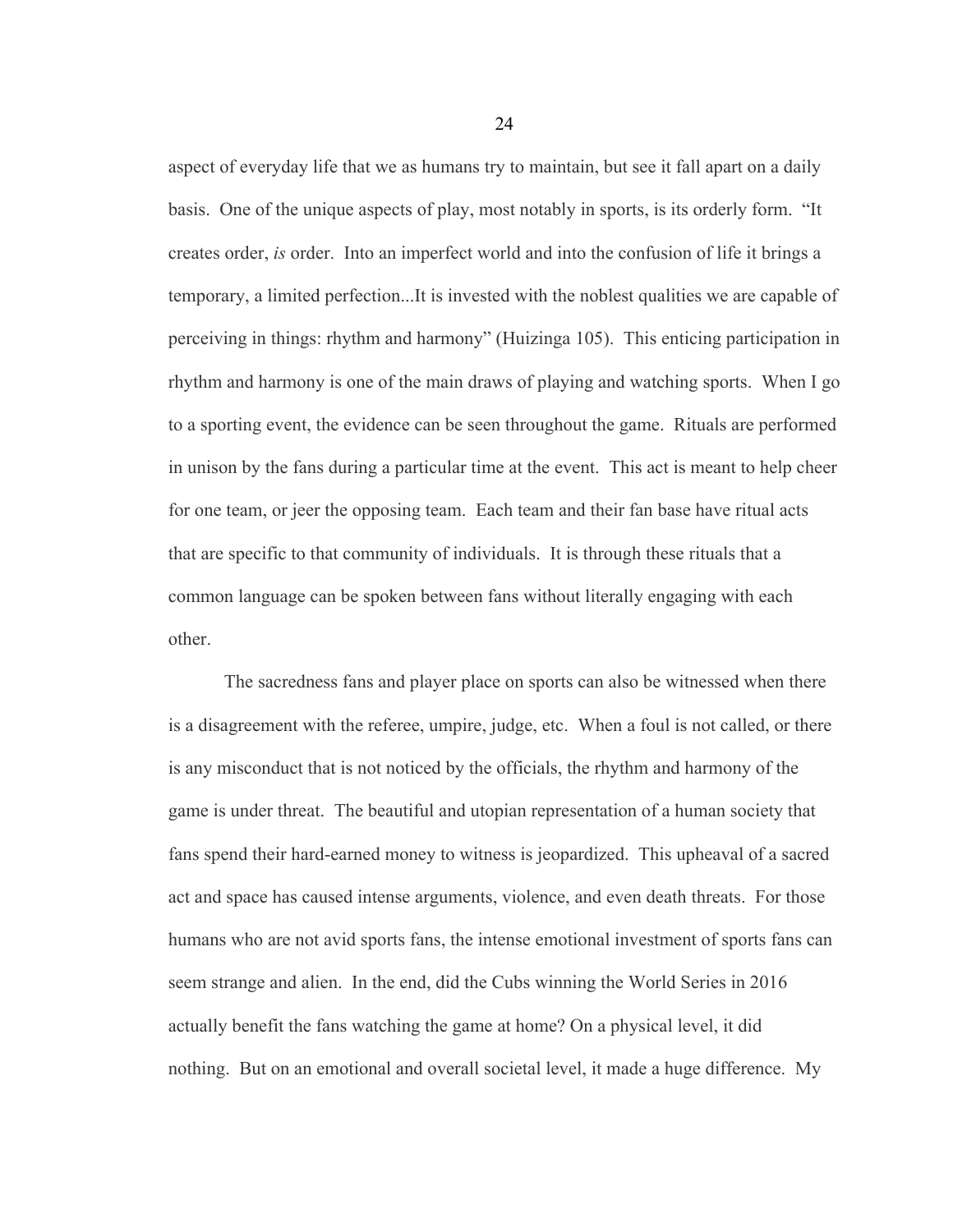short film uncovers some of the psychological and sociological impacts sports have on individual sports fans and the community as a whole.

The main distinction my short film has compared to other documentaries is the use of puppets. When researching sports and sports fans in preparation for this film, I began to see the similarities between how humans watch sports and how we watch puppets. As I mentioned before, watching a sport can be seen as watching a representation of human society with its rules, rituals, opposing sides, division of labor, and organization. It is a reflection of a perfect community striving to become the best in the league. In a similar manner, a puppet is a reflection of an individual human. Believable puppetry is achieved when the body movements and speech are performed in such a way that the audience suspends the fact that the puppet is not a living being, and engages with it on a subconscious level. If the puppeteer's arm is suddenly seen underneath the puppet, the illusion is compromised, thus the magic of the interaction dissipates. This is similar to a referee missing a call during a play. The illusion of a fair and just event is suddenly compromised and the rest of the event has less value and significance. It is this illusion of life that has allowed puppetry and sports to remain a constant pulse and attraction within human cultural evolution.

*Creature Comforts* was a main inspiration during the process of creating this film. Their interviewing style, subject selection, use of subtext and humor took the use of stop-motion animation to the next level. I incorporated some of their techniques into my film such as interviewing professionals that were not experts on sports fandom. Juliana Schroeder is a psychologist that works for UC Berkeley's Haas school of Business. Her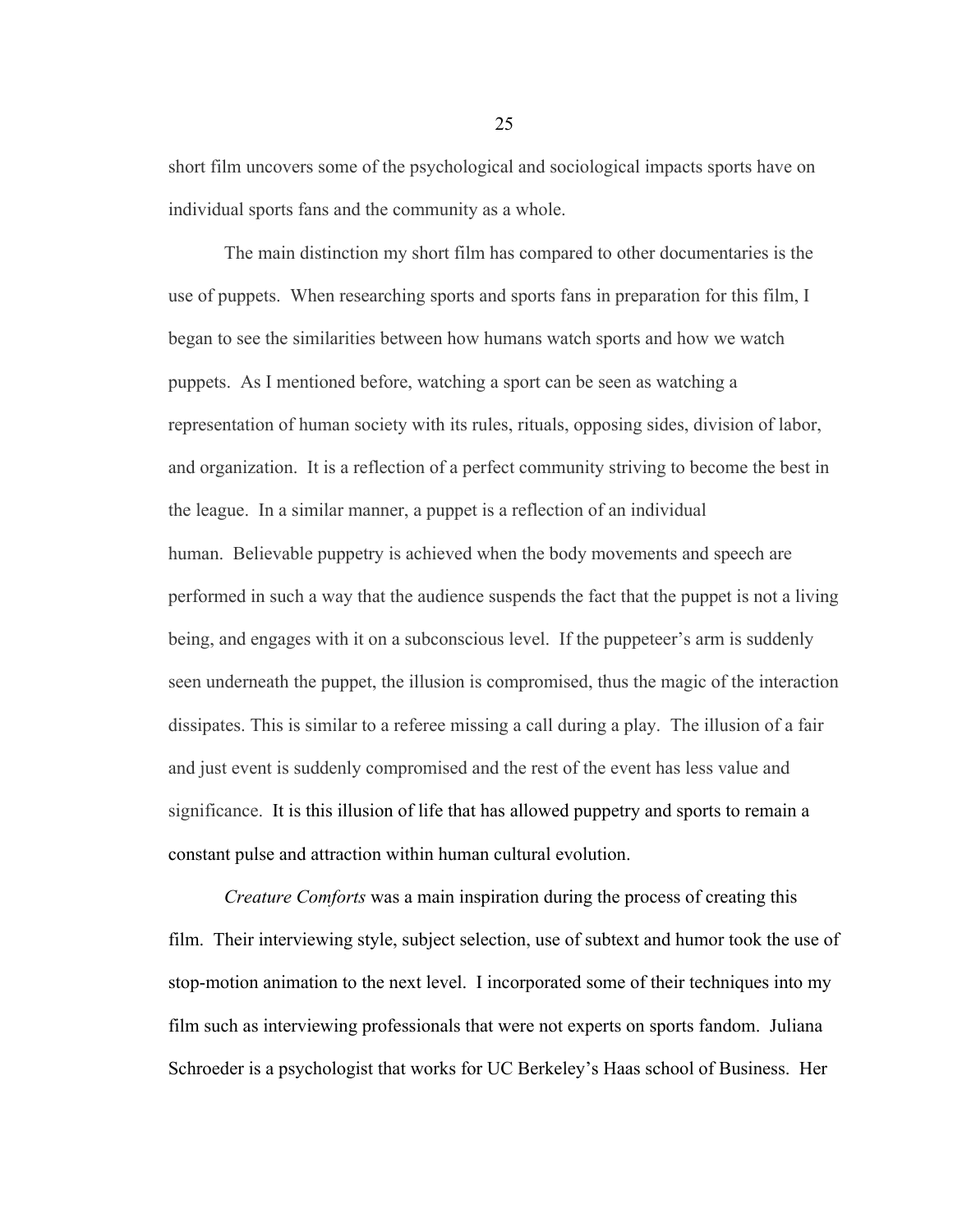expertise is mainly with social cognition, group organization, decision-making and the importance and effect of human rituals. Matthew Vess is a social psychologist who studies people's efforts to manage existential concerns, including personal identity, meaning, and mortality. My conversational and investigative approach I brought to the interviews allowed for a more candid and conversational interview to unfold. I read their research before the interview and saw many parallels and similarities to the research I had already done on sports fandom. I presented the theories I had learned to them to see if they could find any connection and talk in more depth about it. It didn't always work, but when it did the interview became less of a question and answer style, and more of a casual conversation. Linus Huang is the only interviewee that had some professional experience researching sports and taught a class at UC Berkeley called the Social Institution of Sports. He provided some of the best little-known knowledge and insight into sports fandom and its significant impact on the state of sports today that I believe became integral to the success of my film.

Another *Creature Comforts'* theme that inspired my decision-making was the use of animals as the main characters. I am ultimately trying to provide my audience with a different perspective not only on sports fans but also on human beings. I didn't want to make a film that only relates to sports fans or athletes, but one that uses a very common human behavior as a way to describe humans in a different light. To find this new perspective, I thought it would be humorous to ask not a fellow human being, but an animal that has lived among humans for thousands of years, but in the shadows. I chose rats that live next to the football stadium as my characters because they are common,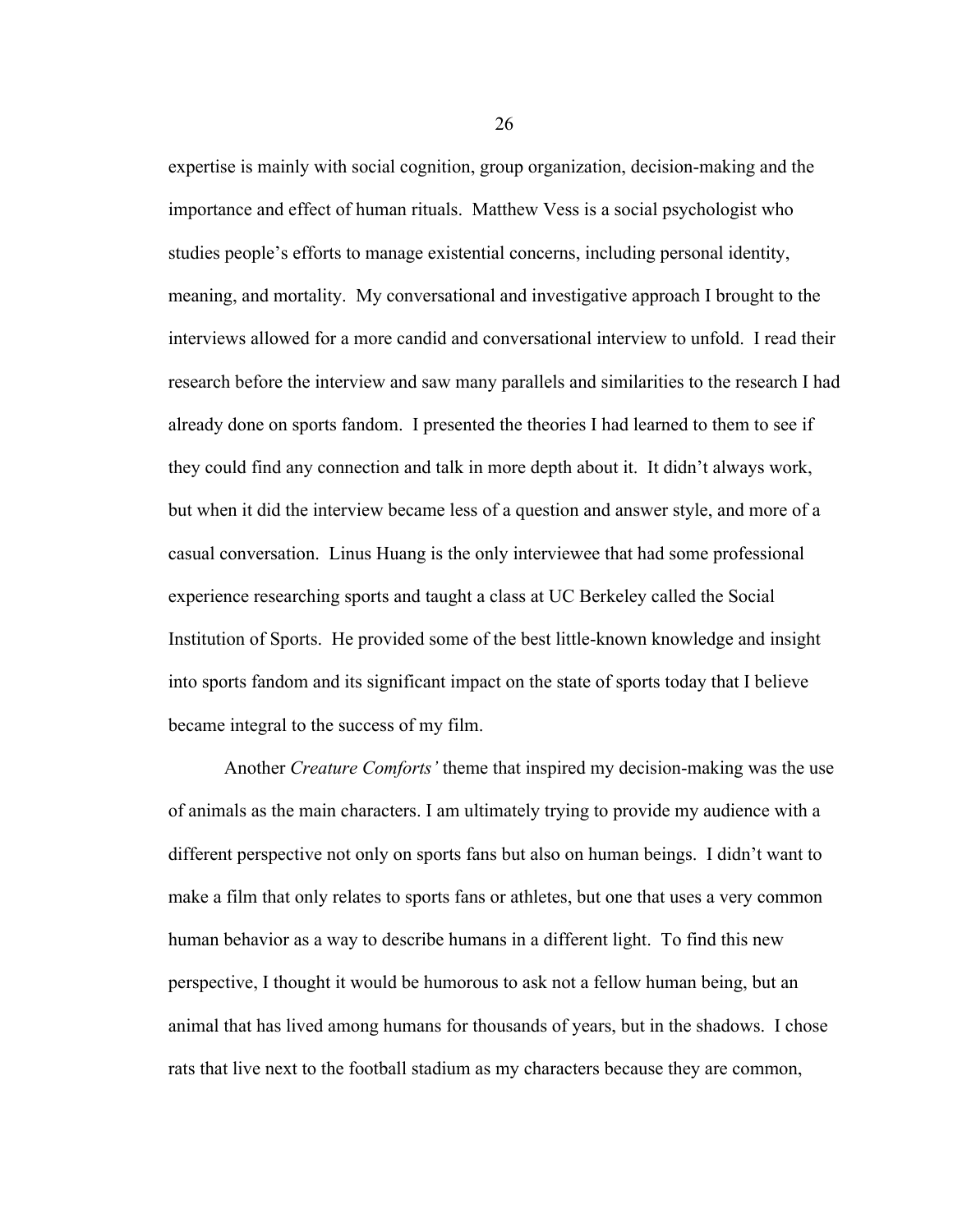recognizable and it makes sense that they would live underneath the bleachers at a football stadium. Natural history documentaries usually have humans talking about other humans or animals. I thought it would be humorous to see what animals have to say about us. Again, my goal is to provide a new perspective on the human behaviors surrounding sports fans, so who would give a more objective answer than three rats that live and spend their time around sports fans?

*Sesame Street* is known for its groundbreaking interdisciplinary approach to research and production. I wanted to use this method in my film production as well. I interviewed psychologists, philosophers, anthropologists, and sociologists to try and get the most well-rounded representation and research about sports fans. This approach is often times overlooked by filmmakers, but it can provide audiences with multiple perspectives that might resonate with a wider group. Another great example of this style of documentary filmmaking is the *Cooked* series. Michael Pollan, famous for his book "An Omnivore's Dilemma", looks at the human-food interaction in a four-part series focusing on fire, earth, air, and water. The series is a mixture of aesthetic filmmaking approaches, and short vignettes of interesting individuals that are knowledgeable on a particular process such as bread-making, cheese making, or barbecuing. Its anthropological approach provides new perspectives on how we evolved alongside cooking practices and how they have changed or maintained themselves over time. Its interdisciplinary approach provided a well-rounded, relatable, and successful series. This series gave me a great example of how to effectively craft a film about the large and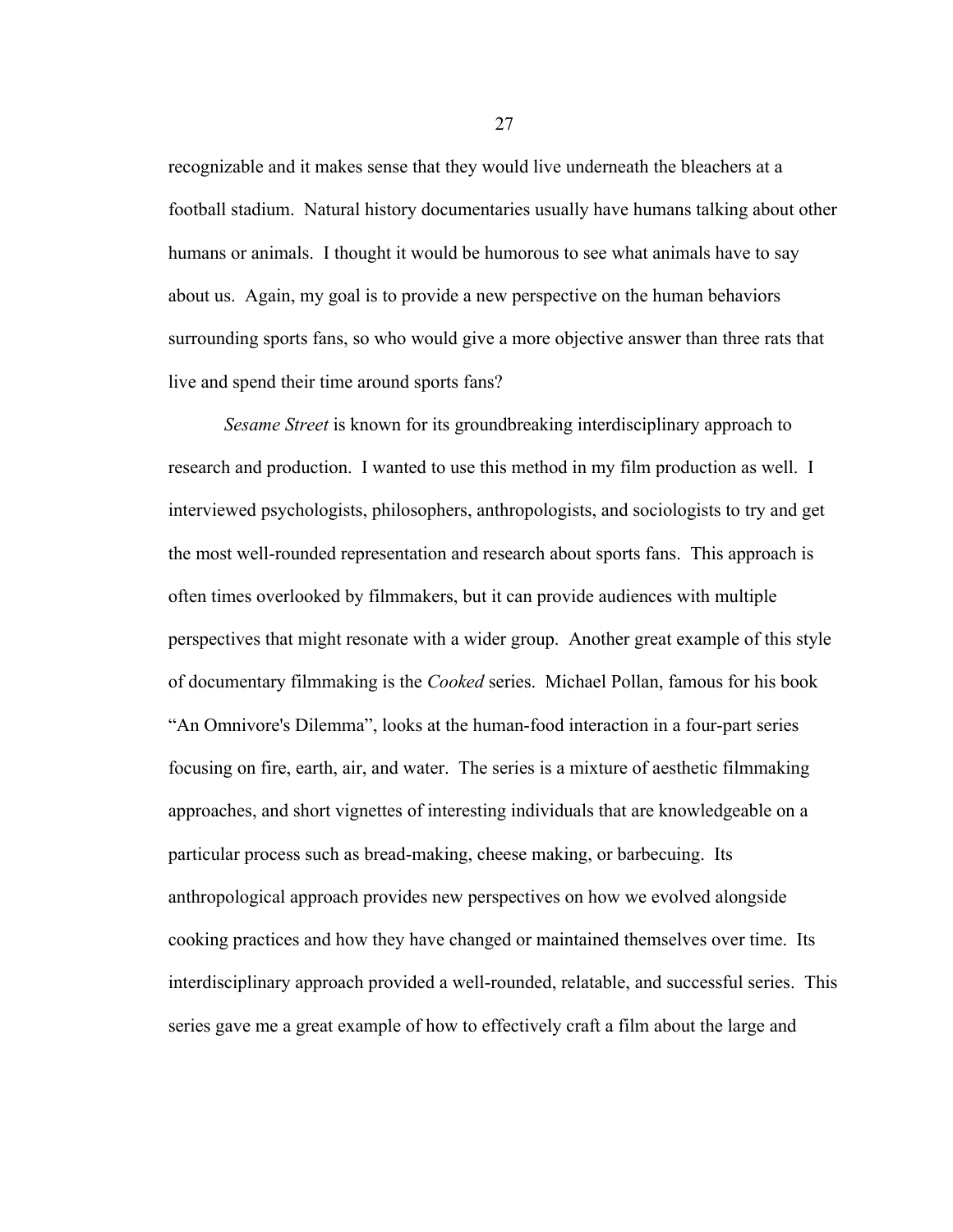broad topic, while the research techniques of *Sesame Street* gave me solid examples of the impact interdisciplinary research can have on the end product.

Sports, and the general act of play, have a significant impact and place within individual humans, communities, cities, and countries across the globe. I find it incredible that it is not a more researched and appreciated topic among the soft sciences. When I was an undergraduate working on an anthropology degree, there were classes that focused on an anthropological approach to broad topics like religion, music, food, sex, film and photography. In my research, however, I only found one class that specifically focused on sports from a sociological perspective. Obviously, sports are a highly researched field from more of a player and business perspectives given the twentyfour-hour sports news and analysis that is available and countless sports documentaries. However, looking at sports and sports fans from a more universal and general human perspective was hard to come by during my research. Puppetry is a more researched subject, but I also found its presence in the documentary genre to be lacking. Upon these realizations, I felt compelled to make a film that harnesses the power of puppetry and provides a new perspective not only on sports fans, but also on what it means to be human.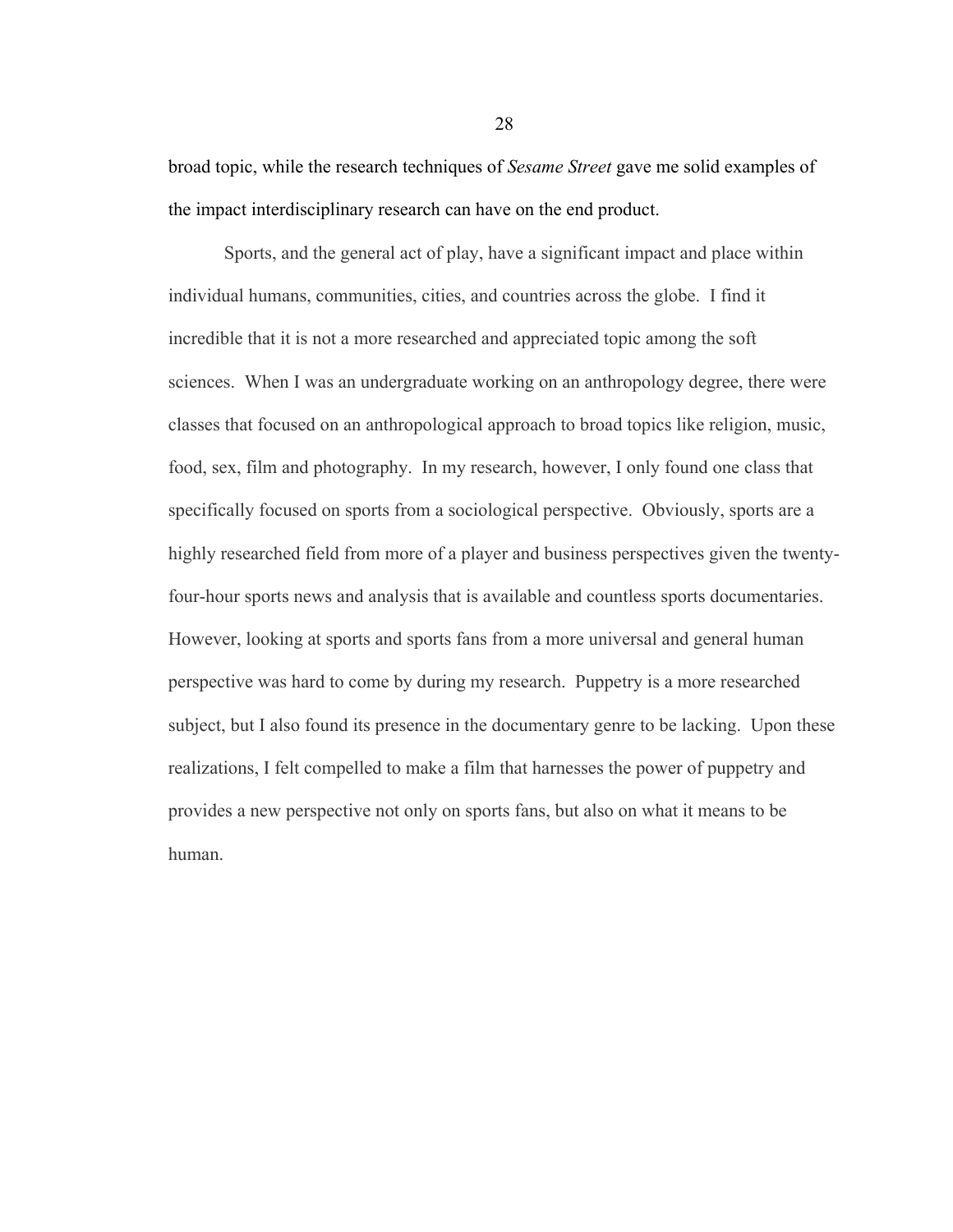#### **CONCLUSION**

Puppetry and sports are two uniquely human phenomena that have captured our imagination, brought tears of sadness and joy, and evolved alongside human culture for thousands of years. Puppetry's neutral presentation of information makes it an underappreciated tool documentary filmmakers should use, or at least experiment with, more in the future. It is not a new creative approach to storytelling, but a proven way to entertain and teach audiences. With the shifting attitudes among modern audiences towards documentaries' claim to present truth, puppetry is an amazing technique that celebrates the subjectivity of documentaries and provides a fresh way to engage with film. *Creature Comforts* and *Sesame Street* are two examples of film and television productions that have successfully harnessed the power of puppetry, and brought unique, memorable, timeless stories to audiences of all ages. Sports and puppetry are two forms of entertainment that use nonverbal communication to grab the attention of its audience. Similar to the variety of puppetry forms, different sports are enjoyed by different populations around the world, but the ways in which we enjoy the act on a very basic and human level remains the same. My film is meant to remind people of their playful side by engaging them through the playful presence of puppets, and highlight why humans love watching other people play to the degree that sports fandom has become in modern times. Puppetry and sports seem to have always been part of human culture, so we should take the time to enjoy, understand and celebrate their unique power and presence in the world.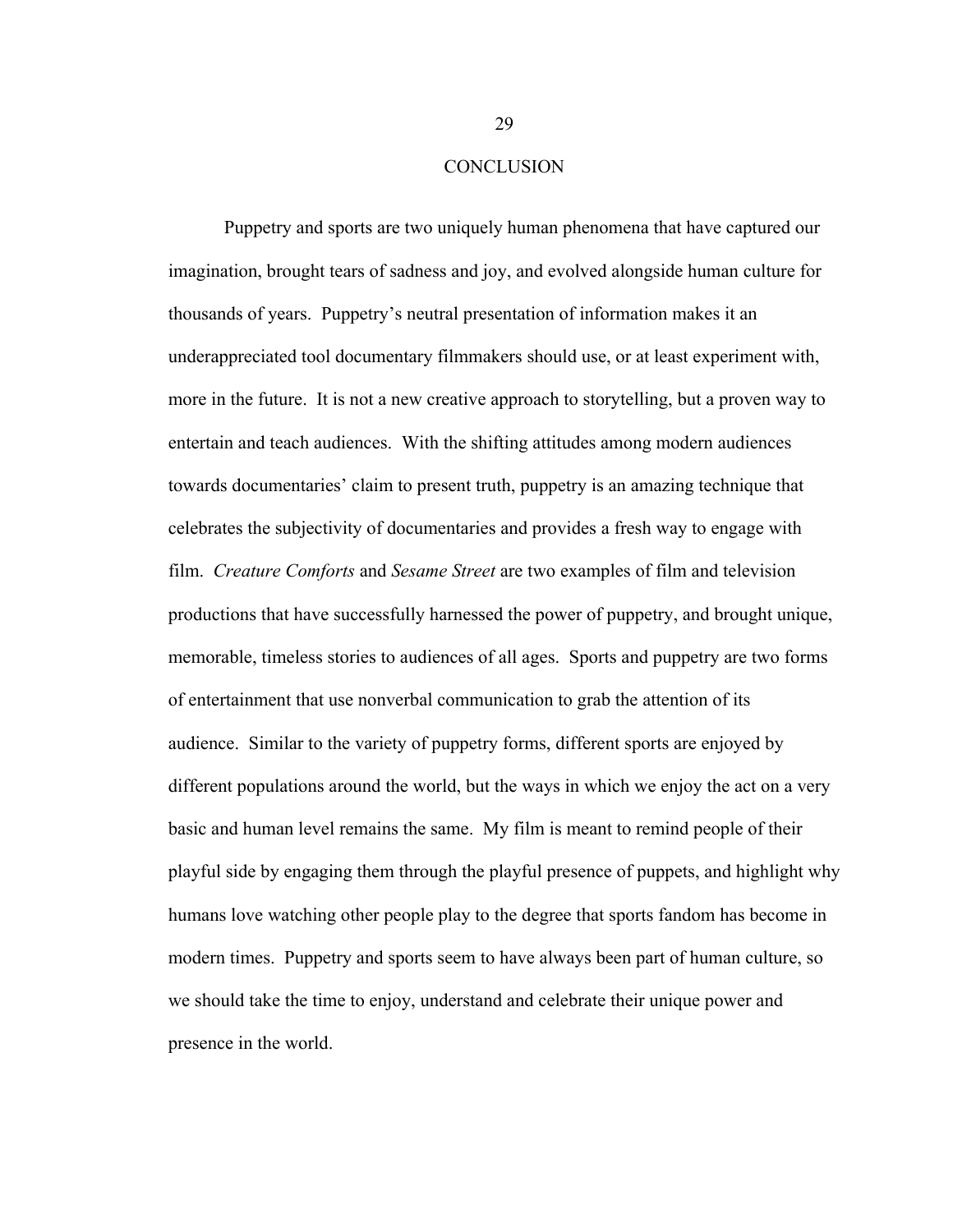#### REFERENCES CITED

- Babbs, Helen. "How to Convince an Adult Audience to Embrace Puppetry." *Newstatesman,* New Statesman Media, 7 Nov. 2013, http://www.newstatesman.com/culture/2013/10/handing-over-adults. Accessed 23 March 2017.
- Broun, Samantha. "Creature Comforts." *Tansom,* 04 Aug. 2008, http://transom.org/2008/creature-comforts/. Accessed 23 March 2017.
- DelGaudio, Sybil. "If Truth be told, can 'toons tell it? Documentary and animation" *Film History*. 9. (1997): 189-199. Print.
- Edwards, Graham. "The History of Puppetry in Cinema." *Tested,* Cinefex, 29 March 2016, www.tested.com/art/movies/566693-history-puppetry-cinema/. Accessed 23 March 2017
- Eitzen, Dirk. "When Is a Documentary?: Documentary as a Mode of Reception." *University of Texas Press: Society for Cinema & Media Studies,* vol. 35, no. 1, 1995, http://www.columbia.edu/itc/film/gaines/documentary\_tradition/Eitzen.pdf. Accessed 6 Feb. 2017.
- Everett, Lucinda. "Why We are Still Enthralled by Puppetry." *The Telegraph,* Telegraph Media Group, 28 Feb. 2013, www.telegraph.co.uk/culture/theatre/theatre-features/9863148/Why-we-are-stillenthralled-by-puppetry.html. Accessed 06 June 2017.
- Fisch, Shalom M., and Rosemarie T. Truglio. "G" is for Growing: Thirty Years of Research on Children and *Sesame Street.* Lawrence Erlbaum Associates, Inc., 2000.
- Goldstein, Jessica. "There Goes the Neighborhood: The Story Behind the New 'Sesame Street' and Its Journey to HBO." *Think Progress,* 13 Jan. 2016, https://thinkprogress.org/there-goes-the-neighborhood-the-story-behind-the-newsesame-street-and-its-journey-to-hbo-e9634b34011d, Accessed 17 June 2017.
- Hann, Jessica Susan. "A Case for the Animated Documentary." Montana State University,Bozeman: The Graduate School, May 2012. 1-23. Print.
- Huizinga, Johan. "Nature and Significance of Play as a Cultural Phenomenon." Homo Ludens: A Study of the Play element in Culture, Beacon Press, 1955, 96-119.
- Johnson, Chandra. "Why Puppetry is so Much More than Entertainment." *Deseret News,*  Deseret Digital Media, 31 March 2015,